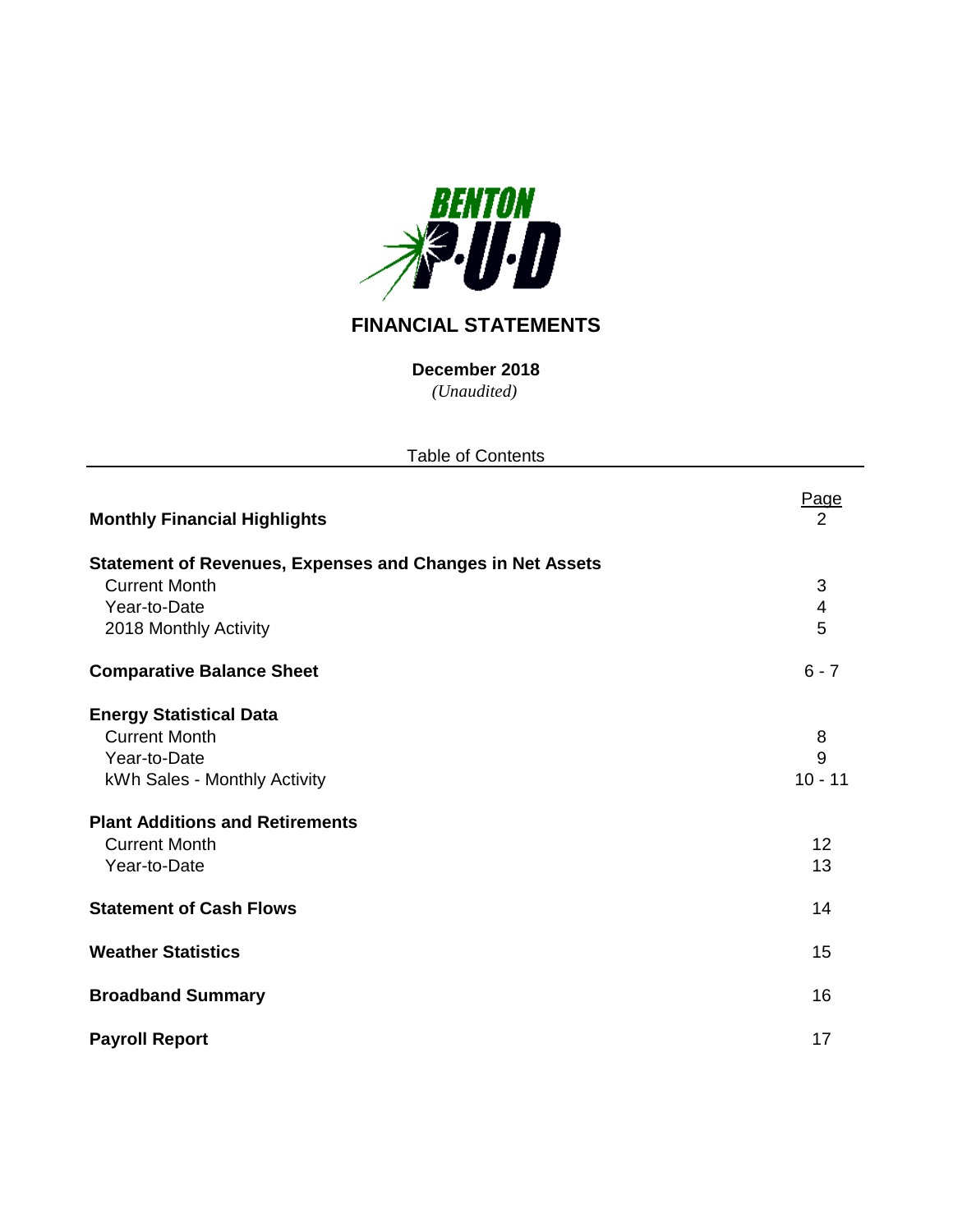

# *Financial Highlights December 2018*



#### **Retail Revenues**

- December's temperature was 4.9 degrees above the 5-year average and heating degree days were 15% below the five year average, retail revenues were 3 percent below budget estimates in part to December being warmer than average. Retail revenues year to date are 1% under amended budget amounts.
- **Net Power Expense**
- $\triangleright$  Higher than normal water flow in the first half of the year resulted in excess generation and increased secondary market sales, the second half has seen lower than normal water flow but higher power and secondary market prices. The Slice True-up was approximately \$660k
- BPA announced the Spill Surcharge for 2018 which will result in an additional \$200k in power expense
- > Net Power Expense was \$80.1M for the year about \$0.5M below amended budget.

# **Net Margin/Net Income**

 $\triangleright$  Net margin and net income are tracking about or above budget. **Capital**

- Capital expenditures finished the year at \$17M of the \$18.3M budget. **O&M Expense** December's O&M expense was \$1.8M or 28% below budget before GASB
	- pension credit of \$1.3M.
	- O&M Expense were under the amended budget year by \$2.1M in part due to \$1.3 pension credit, more labor/benefits charged to capital \$0.4M, and underruns in travel & training and professional services.

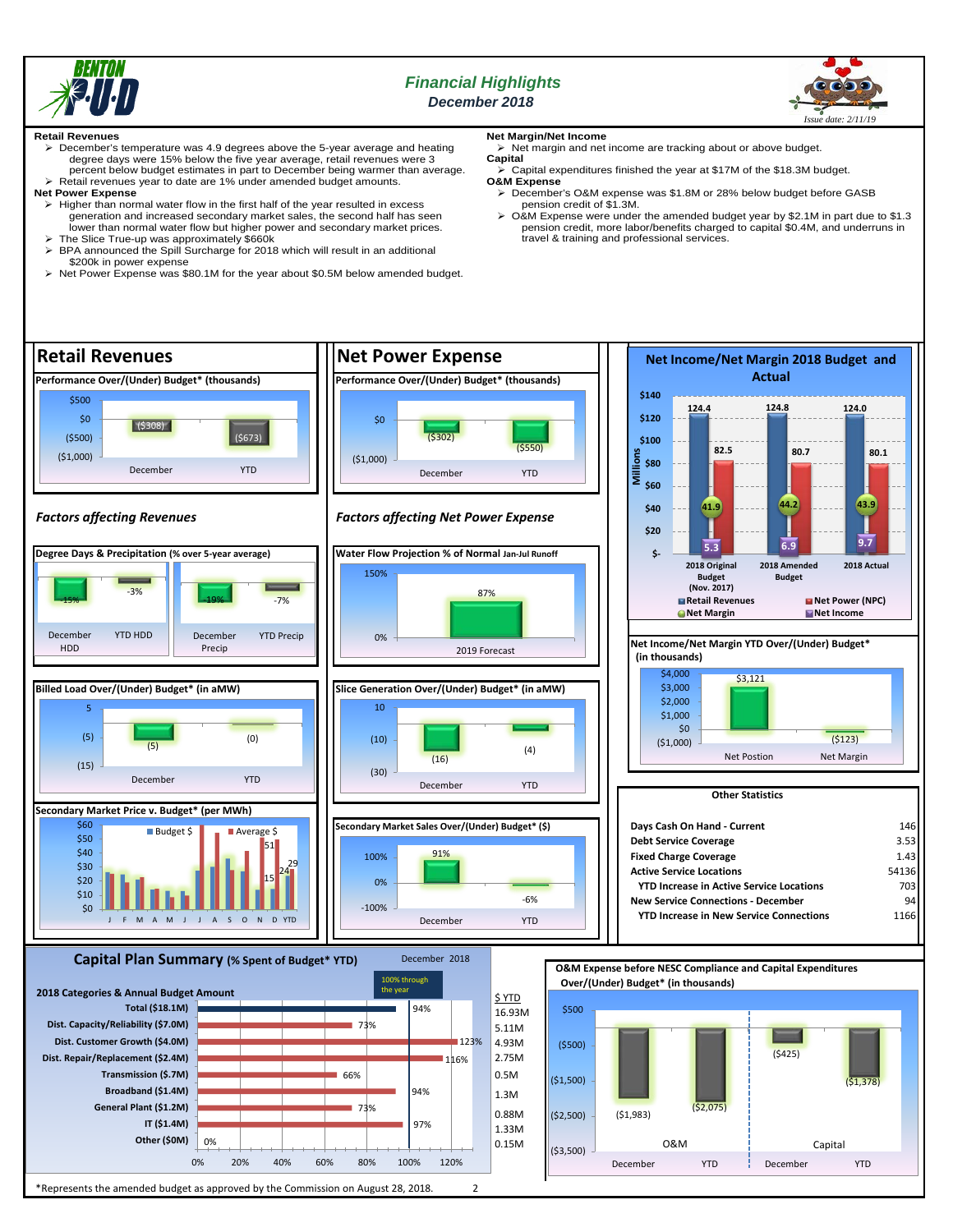#### **PUBLIC UTILITY DISTRICT NO.1 OF BENTON COUNTY STATEMENT OF REVENUES, EXPENSES, AND CHANGE IN NET POSITION DECEMBER 2018**

|                                                            | 12/31/18      |                                 |                          | 12/31/17      |                          |  |
|------------------------------------------------------------|---------------|---------------------------------|--------------------------|---------------|--------------------------|--|
|                                                            | <b>ACTUAL</b> | <b>AMENDED</b><br><b>BUDGET</b> | <b>PCT</b><br><b>VAR</b> | <b>ACTUAL</b> | <b>PCT</b><br><b>VAR</b> |  |
| <b>OPERATING REVENUES</b>                                  |               |                                 |                          |               |                          |  |
| Energy Sales - Retail                                      | 10,549,187    | 10,857,411                      | $-3%$                    | 10,761,334    | $-2%$                    |  |
| <b>City Occupation Taxes</b>                               | 566,480       | 603,930                         | $-6%$                    | 546,427       | 4%                       |  |
| <b>Bad Debt Expense</b>                                    | (17,000)      | (21, 625)                       | $-21%$                   | (17,000)      | 0%                       |  |
| <b>Energy Secondary Market Sales</b>                       | 5,601,279     | 913,472                         | >200%                    | 1,883,103     | 197%                     |  |
| Transmission of Power for Others                           | 140,619       | 77,907                          | 80%                      | 127,805       | 10%                      |  |
| <b>Broadband Revenue</b>                                   | 194,603       | 222,756                         | $-13%$                   | 181,951       | 7%                       |  |
| Other Revenue                                              | 118,344       | 128,794                         | $-8%$                    | (51, 853)     | n/a                      |  |
| <b>TOTAL OPERATING REVENUES</b>                            | 17,153,512    | 12,782,644                      | 34%                      | 13,431,767    | 28%                      |  |
| <b>OPERATING EXPENSES</b>                                  |               |                                 |                          |               |                          |  |
| <b>Purchased Power</b>                                     | 10,792,110    | 6,846,768                       | 58%                      | 7,144,110     | 51%                      |  |
| <b>Purchased Transmission &amp; Ancillary Services</b>     | 1,003,508     | 1,040,894                       | $-4%$                    | 1,073,570     | $-7%$                    |  |
| <b>Conservation Program</b>                                | (78, 561)     | (618, 757)                      | $-87%$                   | (104, 988)    | $-25%$                   |  |
| <b>Total Power Supply</b>                                  | 11,717,057    | 7,268,905                       | 61%                      | 8,112,692     | 44%                      |  |
| <b>Transmission Operation &amp; Maintenance</b>            | (1,049)       | 14,562                          | $-107%$                  | (401)         | 162%                     |  |
| Distribution Operation & Maintenance                       | (21,766)      | 1,265,861                       | $-102%$                  | 550,700       | $-104%$                  |  |
| <b>Broadband Expense</b>                                   | 66.707        | 86.210                          | $-23%$                   | 58.683        | 14%                      |  |
| Customer Accounting, Collection & Information              | 171,004       | 496,585                         | $-66%$                   | 275,618       | $-38%$                   |  |
| Administrative & General                                   | 143,583       | 571,409                         | $-75%$                   | 432,072       | $-67%$                   |  |
| Subtotal before NESC Compliance / Public Safety            | 358,478       | 2,434,629                       | $-85%$                   | 1,316,672     | $-73%$                   |  |
| NESC Compliance (Net District Expense)                     | 133,161       | 39,920                          | >200%                    |               | n/a                      |  |
| Subtotal before Taxes & Depreciation                       | 491,639       | 2,474,549                       | $-80%$                   | 1,316,672     | $-63%$                   |  |
| Taxes                                                      | 1,198,894     | 1,275,036                       | $-6%$                    | 1,150,038     | 4%                       |  |
| Depreciation & Amortization                                | 832,273       | 859,260                         | $-3%$                    | 877,198       | $-5%$                    |  |
| <b>Total Other Operating Expenses</b>                      | 2,522,807     | 4,608,845                       | -45%                     | 3,343,908     | $-25%$                   |  |
| <b>TOTAL OPERATING EXPENSES</b>                            | 14,239,864    | 11,877,750                      | 20%                      | 11,456,600    | 24%                      |  |
| <b>OPERATING INCOME (LOSS)</b>                             | 2,913,648     | 904,894                         | >200%                    | 1,975,167     | 48%                      |  |
| <b>NONOPERATING REVENUES &amp; EXPENSES</b>                |               |                                 |                          |               |                          |  |
| Interest Income                                            | 111,976       | 45.865                          | 144%                     | 61.016        | 84%                      |  |
| Other Income                                               | 97,280        | 34,235                          | 184%                     | 30,626        | >200%                    |  |
| Other Expense                                              |               |                                 | n/a                      |               | n/a                      |  |
| <b>Interest Expense</b>                                    | (258, 182)    | (203,069)                       | 27%                      | (242, 632)    | 6%                       |  |
| Debt Discount/Premium Amortization & Loss on Defeased Debt | 34,318        | 37,365                          | $-8%$                    | 38,127        | $-10%$                   |  |
| MtM Gain/(Loss) on Investments                             | 23,018        |                                 | n/a                      | 2,323         | n/a                      |  |
| <b>TOTAL NONOPERATING REVENUES &amp; EXPENSES</b>          | 8,409         | (85,604)                        | $-110%$                  | (110,540)     | $-108%$                  |  |
| <b>INCOME (LOSS) BEFORE CAPITAL CONTRIBUTIONS</b>          | 2,922,057     | 819,290                         | >200%                    | 1,864,627     | 57%                      |  |
| <b>CAPITAL CONTRIBUTIONS</b>                               | 166,126       | 110,740                         | 50%                      | 265,413       | $-37%$                   |  |
| <b>CHANGE IN NET POSITION</b>                              | 3,088,183     | 930.030                         | >200%                    | 2,130,040     | 45%                      |  |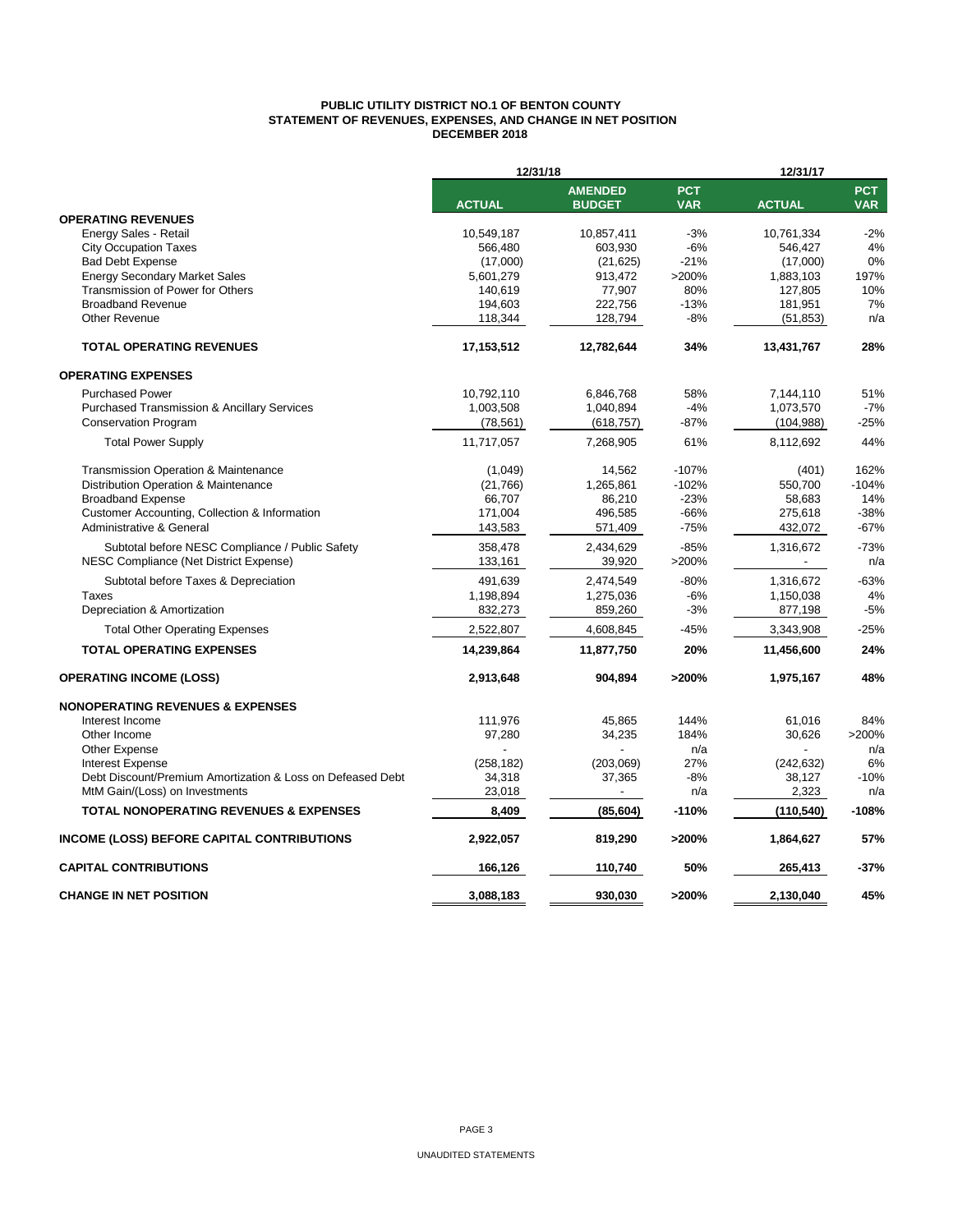#### **PUBLIC UTILITY DISTRICT NO.1 OF BENTON COUNTY STATEMENT OF REVENUES, EXPENSES, AND CHANGE IN NET POSITION YEAR TO DATE**

|                                                                                           | 12/31/18               |                        |            | 12/31/17               |            |  |
|-------------------------------------------------------------------------------------------|------------------------|------------------------|------------|------------------------|------------|--|
|                                                                                           |                        | <b>AMENDED</b>         | <b>PCT</b> |                        | <b>PCT</b> |  |
|                                                                                           | <b>ACTUAL</b>          | <b>BUDGET</b>          | <b>VAR</b> | <b>ACTUAL</b>          | <b>VAR</b> |  |
| <b>OPERATING REVENUES</b>                                                                 |                        |                        |            |                        |            |  |
| Energy Sales - Retail                                                                     | 124,030,782            | 124,704,056            | $-1%$      | 124,888,590            | $-1%$      |  |
| <b>City Occupation Taxes</b>                                                              | 5,974,217              | 6,059,000              | $-1%$      | 6,141,836              | $-3%$      |  |
| <b>Bad Debt Expense</b>                                                                   | (213,000)              | (235,000)              | $-9%$      | (219,000)              | $-3%$      |  |
| <b>Energy Secondary Market Sales</b><br>Transmission of Power for Others                  | 24,618,712             | 17,115,236             | 44%<br>22% | 14,542,756             | 69%<br>13% |  |
| <b>Broadband Revenue</b>                                                                  | 1,450,552<br>2,250,450 | 1,186,730<br>2,330,324 | $-3%$      | 1,284,536<br>2,164,499 | 4%         |  |
| Other Revenue                                                                             | 1,756,986              | 1,598,503              | 10%        | 1,338,934              | 31%        |  |
|                                                                                           |                        |                        |            |                        |            |  |
| <b>TOTAL OPERATING REVENUES</b>                                                           | 159,868,700            | 152,758,849            | 5%         | 150,142,151            | 6%         |  |
| <b>OPERATING EXPENSES</b>                                                                 |                        |                        |            |                        |            |  |
| <b>Purchased Power</b>                                                                    | 92,569,842             | 85,548,577             | 8%         | 83,025,012             | 11%        |  |
| <b>Purchased Transmission &amp; Ancillary Services</b>                                    | 13,621,653             | 13,268,012             | 3%         | 13,205,173             | 3%         |  |
| <b>Conservation Program</b>                                                               | (20, 403)              | 137,519                | $-115%$    | 544,381                | $-104%$    |  |
| <b>Total Power Supply</b>                                                                 | 106,171,091            | 98,954,108             | 7%         | 96,774,566             | 10%        |  |
| Transmission Operation & Maintenance                                                      | 163,951                | 192,901                | $-15%$     | 199,420                | $-18%$     |  |
| Distribution Operation & Maintenance                                                      | 8,925,668              | 10,143,819             | $-12%$     | 9,799,346              | $-9%$      |  |
| <b>Broadband Expense</b>                                                                  | 936,988                | 938,415                | 0%         | 844,688                | 11%        |  |
| Customer Accounting, Collection & Information                                             | 4,267,683              | 4,525,419              | -6%        | 3,735,097              | 14%        |  |
| Administrative & General                                                                  | 6,660,052              | 7,380,506              | $-10%$     | 7,181,597              | $-7%$      |  |
|                                                                                           |                        |                        | $-10%$     |                        | $-4%$      |  |
| Subtotal before NESC Compliance / Public Safety<br>NESC Compliance (Net District Expense) | 20,954,343<br>719,367  | 23,181,060<br>567,301  | 27%        | 21,760,148             | n/a        |  |
| Subtotal before Taxes & Depreciation                                                      | 21,673,710             | 23,748,361             | $-9%$      | 21,760,148             | 0%         |  |
| Taxes                                                                                     | 13,812,993             | 13,903,000             | $-1%$      | 14,018,894             | $-1%$      |  |
| Depreciation & Amortization                                                               | 9,854,390              | 10,055,082             | $-2%$      | 10,177,575             | $-3%$      |  |
| <b>Total Other Operating Expenses</b>                                                     | 45,341,093             | 47,706,443             | $-5%$      | 45,956,617             | $-1%$      |  |
| <b>TOTAL OPERATING EXPENSES</b>                                                           | 151,512,185            | 146,660,551            | 3%         | 142,731,183            | 6%         |  |
|                                                                                           |                        |                        |            |                        |            |  |
| <b>OPERATING INCOME (LOSS)</b>                                                            | 8,356,515              | 6,098,298              | 37%        | 7,410,968              | 13%        |  |
| <b>NONOPERATING REVENUES &amp; EXPENSES</b>                                               |                        |                        |            |                        |            |  |
| Interest Income                                                                           | 1,144,102              | 800,000                | 43%        | 605,664                | 89%        |  |
| Other Income                                                                              | 446,902                | 376,070                | 19%        | 562,073                | $-20%$     |  |
| Other Expense                                                                             |                        |                        | n/a        |                        | n/a        |  |
| <b>Interest Expense</b>                                                                   | (2,832,267)            | (2,720,760)            | 4%         | (2,910,006)            | $-3%$      |  |
| Debt Discount/Premium Amortization & Loss on Defeased Debt                                | 453.711                | 453,710                | 0%         | 492,959                | $-8%$      |  |
| MtM Gain/(Loss) on Investments                                                            | 51,590                 | $\blacksquare$         | n/a        | (33, 130)              | n/a        |  |
| <b>TOTAL NONOPERATING REVENUES &amp; EXPENSES</b>                                         | (735, 962)             | (1,090,980)            | -33%       | (1,282,440)            | -43%       |  |
| <b>INCOME (LOSS) BEFORE CAPITAL CONTRIBUTIONS</b>                                         | 7,620,553              | 5,007,318              | 52%        | 6,128,528              | 24%        |  |
| <b>CAPITAL CONTRIBUTIONS</b>                                                              | 2,124,000              | 1,615,856              | 31%        | 1,990,642              | 7%         |  |
| <b>CHANGE IN NET POSITION</b>                                                             | 9,744,554              | 6,623,174              | 47%        | 8,119,170              | 20%        |  |
| TOTAL NET POSITION, BEGINNING OF YEAR                                                     | 124,155,023            | 124,155,023            | 0%         | 116,035,853            | $-2%$      |  |
| TOTAL NET POSITION, END OF YEAR                                                           | 133,899,577            | 130,778,197            | 0.1%       | 124,155,023            | $-4%$      |  |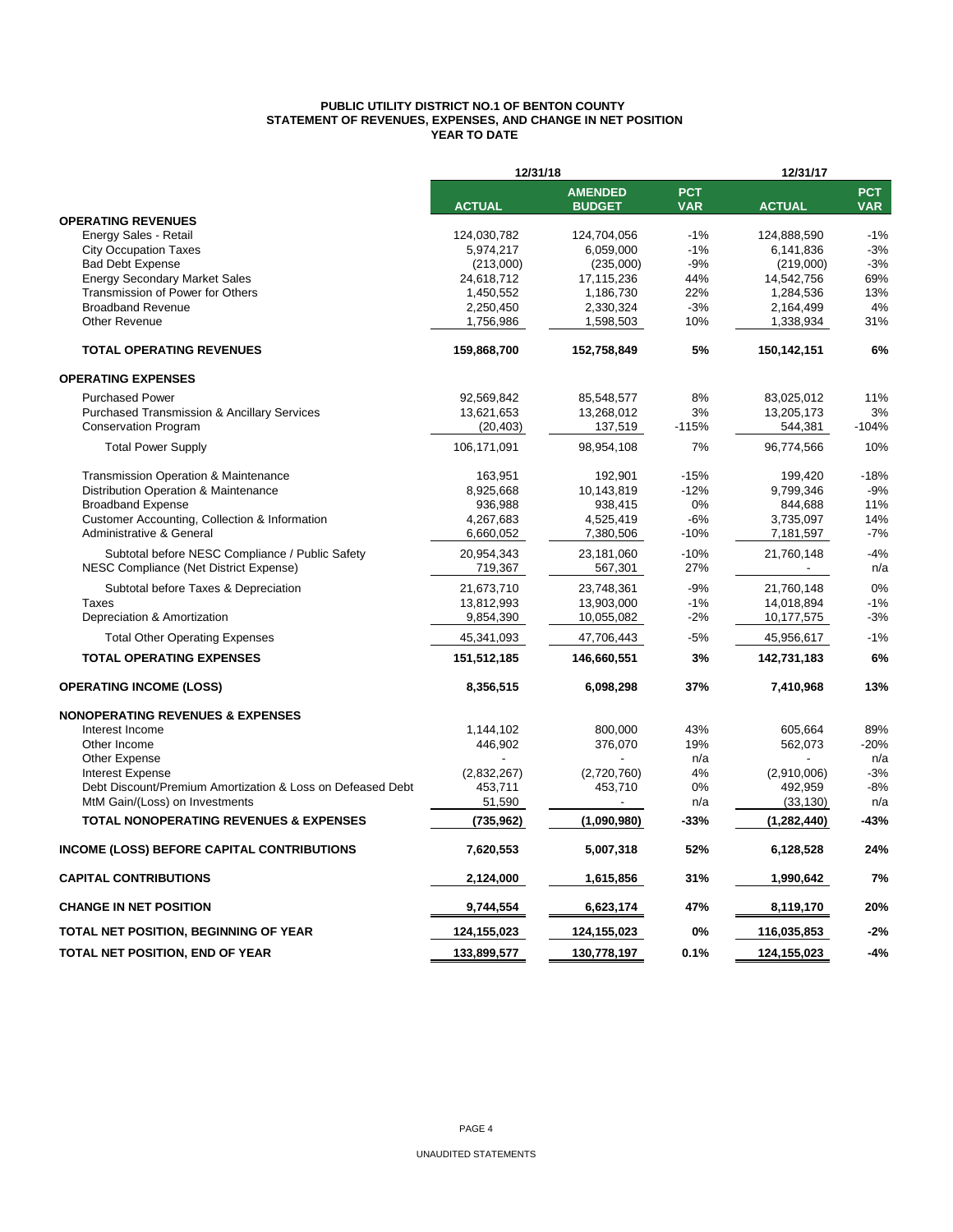#### **PUBLIC UTILITY DISTRICT NO. 1 OF BENTON COUNTY STATEMENT OF REVENUES, EXPENSES, AND CHANGE IN NET POSITION 2018 MONTHLY ACTIVITY**

|                                                   | January      | February    | <b>March</b> | <b>April</b>   | <b>May</b>   | June         | July         | <b>August</b> | September   | October      | <b>November</b> | <b>December</b>          | <b>Total</b>  |
|---------------------------------------------------|--------------|-------------|--------------|----------------|--------------|--------------|--------------|---------------|-------------|--------------|-----------------|--------------------------|---------------|
| <b>OPERATING REVENUES</b>                         |              |             |              |                |              |              |              |               |             |              |                 |                          |               |
| Energy Sales - Retail                             | \$10,476,299 | \$9,084,270 | \$8,752,924  | \$8.953.009    | \$10,539,816 | \$11,889,677 | \$14,145,140 | \$12,602,782  | \$8.630.256 | \$8,919,989  | \$9,487,434     | \$10,549,187             | \$124.030.782 |
| <b>City Occupation Taxes</b>                      | 645,112      | 544,905     | 504,574      | 454,944        | 411,604      | 447,327      | 480,674      | 562,260       | 481,007     | 412,470      | 462,863         | 566,480                  | 5,974,217     |
| <b>Bad Debt Expense</b>                           | (19,000)     | (16,000)    | (16,000)     | (16,000)       | (18,000)     | (20,000)     | (22,000)     | (22,000)      | (17,000)    | (15,000)     | (15,000)        | (17,000)                 | (213,000)     |
| <b>Energy Secondary Market Sales</b>              | 2,013,000    | 1,503,757   | 1,475,128    | 936,756        | 486,462      | 380,094      | 2,470,554    | 1,758,102     | 1,122,547   | 2,028,577    | 4,842,458       | 5,601,279                | 24,618,712    |
| Transmission of Power for Others                  | 140,137      | 110,045     | 179,821      | 126,440        | 105,287      | 84,919       | 50,548       | 75,294        | 178,255     | 92,395       | 166,792         | 140,619                  | 1,450,552     |
| <b>Broadband Revenue</b>                          | 188,237      | 182,621     | 181,682      | 182,760        | 186,099      | 187,642      | 188,763      | 188,369       | 189,004     | 188,508      | 192,162         | 194,603                  | 2,250,450     |
| Other Electric Revenue                            | 603,153      | 70,972      | 93,240       | 122,048        | 120,458      | 104,558      | 130,715      | 73,211        | 105,688     | 69,567       | 145,032         | 118,344                  | 1,756,986     |
| <b>TOTALOPERATING REVENUES</b>                    | 14,046,938   | 11,480,570  | 11,171,369   | 10,759,957     | 11,831,726   | 13,074,217   | 17,444,394   | 15,238,018    | 10,689,757  | 11,696,506   | 15,281,741      | 17, 153, 512             | 159,868,700   |
| <b>OPERATING EXPENSES</b>                         |              |             |              |                |              |              |              |               |             |              |                 |                          |               |
| <b>Purchased Power</b>                            | 6,997,524    | 6,825,520   | 6.757.720    | 6,517,218      | 5,704,402    | 6,051,145    | 9,478,135    | 9,475,076     | 6,923,557   | 7,774,683    | 9,272,750       | 10,792,110               | 92.569.842    |
| Purchased Transmission & Ancillary Services       | 1,110,171    | 1,101,369   | 1,098,218    | 1,079,128      | 1,142,486    | 1,272,183    | 1,200,382    | 1,240,286     | 1,193,131   | 1,098,005    | 1,082,786       | 1,003,508                | 13,621,653    |
| <b>Conservation Program</b>                       | 95,599       | (47, 157)   | 191,352      | (122, 506)     | (53, 376)    | 24,272       | (3,226)      | 83,106        | (198, 970)  | (35, 271)    | 124,334         | (78, 561)                | (20, 403)     |
| <b>Total Power Supply</b>                         | 8,203,294    | 7,879,732   | 8,047,290    | 7,473,840      | 6,793,512    | 7,347,600    | 10,675,291   | 10,798,468    | 7,917,718   | 8,837,417    | 10,479,870      | 11,717,057               | 106,171,091   |
| Transmission Operation & Maintenance              | 5,734        | 7,919       | 10,464       | 4,387          | 9,881        | 11,533       | 20,691       | 16,951        | 10,523      | 7,451        | 59,467          | (1,049)                  | 163,951       |
| Distribution Operation & Maintenance              | 835,848      | 824,941     | 959,209      | 850,510        | 888,766      | 765,536      | 878,282      | 729,964       | 755,333     | 746.174      | 712,871         | (21,766)                 | 8,925,668     |
| <b>Broadband Expense</b>                          | 67,753       | 63,993      | 92,802       | 63,941         | 78,040       | 71,294       | 73,537       | 62,492        | 76,678      | 114,390      | 105,363         | 66,707                   | 936,988       |
| Customer Accounting, Collection & Information     | 410,400      | 314,792     | 350,727      | 317,544        | 414,740      | 350,499      | 367,263      | 424,843       | 351,570     | 349,718      | 444,583         | 171,003                  | 4,267,683     |
| Administrative & General                          | 953,338      | 656,854     | 612,150      | 535,571        | 604,110      | 582,265      | 680,593      | 394,606       | 386,753     | 532,803      | 577,428         | 143,583                  | 6,660,052     |
| Subtotal before NESC Compliance / Public Safety   | 2,273,073    | 1,868,499   | 2,025,352    | 1,771,953      | 1,995,537    | 1,781,127    | 2,020,366    | 1,628,856     | 1,580,857   | 1,750,536    | 1,899,712       | 358,478                  | 20,954,343    |
| NESC Compliance (Net District Expense)            | 20,599       | 101,664     | (12, 129)    | 136,521        | 21,290       | 14,415       | 85,340       | 157,163       | (67, 743)   | 156,611      | (27, 524)       | 133,161                  | 719,367       |
|                                                   |              |             |              |                |              |              |              |               |             |              |                 |                          |               |
| Subtotal before Taxes & Depreciation              | 2,293,672    | 1,970,162   | 2,013,223    | 1,908,474      | 2,016,827    | 1,795,542    | 2,105,706    | 1,786,019     | 1,513,114   | 1,907,147    | 1,872,188       | 491,639                  | 21,673,710    |
| Taxes                                             | 1,346,727    | 1,145,833   | 1,091,666    | 1,033,168      | 1,061,970    | 1,192,133    | 1,301,035    | 1,375,908     | 1,104,564   | 948,168      | 1,012,928       | 1,198,894                | 13,812,993    |
| Depreciation & Amortization                       | 813,688      | 818,195     | 820,951      | 822,620        | 817,290      | 813,316      | 816,284      | 818,795       | 826,561     | 824,203      | 830,213         | 832,273                  | 9,854,390     |
| <b>Total Other Operating Expenses</b>             | 4,454,087    | 3,934,190   | 3,925,840    | 3,764,262      | 3,896,087    | 3,800,991    | 4,223,025    | 3,980,722     | 3,444,239   | 3,679,518    | 3,715,329       | 2,522,806                | 45,341,093    |
| <b>TOTAL OPERATING EXPENSES</b>                   | 12,657,381   | 11,813,922  | 11,973,130   | 11,238,102     | 10,689,599   | 11,148,591   | 14,898,316   | 14,779,190    | 11,361,957  | 12,516,935   | 14,195,199      | 14,239,863               | 151,512,185   |
| <b>OPERATING INCOME (LOSS)</b>                    | 1,389,557    | (333, 352)  | (801, 761)   | (478, 145)     | 1,142,127    | 1,925,626    | 2,546,078    | 458,828       | (672, 200)  | (820, 429)   | 1,086,542       | 2,913,649                | 8,356,515     |
| <b>NONOPERATING REVENUES &amp; EXPENSES</b>       |              |             |              |                |              |              |              |               |             |              |                 |                          |               |
| Interest Income                                   | 68.157       | 62,266      | 75.813       | 90.998         | 103.480      | 86,775       | 90.741       | 123.156       | 98.197      | 119,404      | 113,140         | 111,976                  | 1,144,102     |
| Other Income                                      | 29,299       | 33,099      | 29,288       | 33,071         | 33,847       | 29,274       | 29,271       | 32,619        | 35,818      | 29,272       | 34,763          | 97,280                   | 446,902       |
| Other Expense                                     |              |             | ÷,           | $\blacksquare$ |              |              |              |               |             |              |                 | $\overline{\phantom{a}}$ |               |
| <b>Interest Expense</b>                           | (235, 205)   | (236, 074)  | (235, 677)   | (243, 898)     | (232, 861)   | (232, 838)   | (242, 363)   | (230, 701)    | (231, 369)  | (229,090)    | (224,006)       | (258, 182)               | (2,832,267)   |
| Debt Discount & Expense Amortization              | 38,127       | 38,127      | 38,127       | 38,127         | 38,127       | 38,127       | 38,127       | 38,127        | 38,127      | 38,127       | 38,127          | 34,318                   | 453,711       |
| MtM Gain/(Loss) on Investments                    | (27, 135)    | (1,038)     | 9,623        | (8, 405)       | 18,258       | (733)        | 1,875        | 12,300        | (755)       | 8,940        | 15,643          | 23,018                   | 51,590        |
| Loss in Joint Ventures/Special Assessments        |              |             |              |                |              |              |              |               |             |              |                 |                          |               |
| TOTAL NONOPERATING REV/EXP                        | (126, 757)   | (103, 620)  | (82, 826)    | (90, 107)      | (39, 149)    | (79, 395)    | (82, 349)    | (24, 499)     | (59, 982)   | (33, 347)    | (22, 333)       | 8,410                    | (735, 962)    |
| <b>INCOME (LOSS) BEFORE CAPITAL CONTRIBUTIONS</b> | 1,262,800    | (436, 972)  | (884, 587)   | (568, 252)     | 1,102,978    | 1,846,231    | 2,463,729    | 434,329       | (732, 182)  | (853, 776)   | 1,064,209       | 2,922,059                | 7,620,553     |
| <b>CAPITAL CONTRIBUTIONS</b>                      | 293,142      | 118,937     | 31,961       | 263,614        | 89,777       | 76,290       | 188,435      | 96,285        | 238,883     | 75,946       | 484,603         | 166,126                  | 2,124,000     |
| <b>CHANGE IN NET POSITION</b>                     | \$1,555,942  | (\$318,035) | (\$852,626)  | (\$304,638)    | \$1,192,755  | \$1,922,521  | \$2,652,164  | \$530,614     | (\$493,299) | (\$777, 830) | \$1,548,812     | \$3,088,185              | 9,744,554     |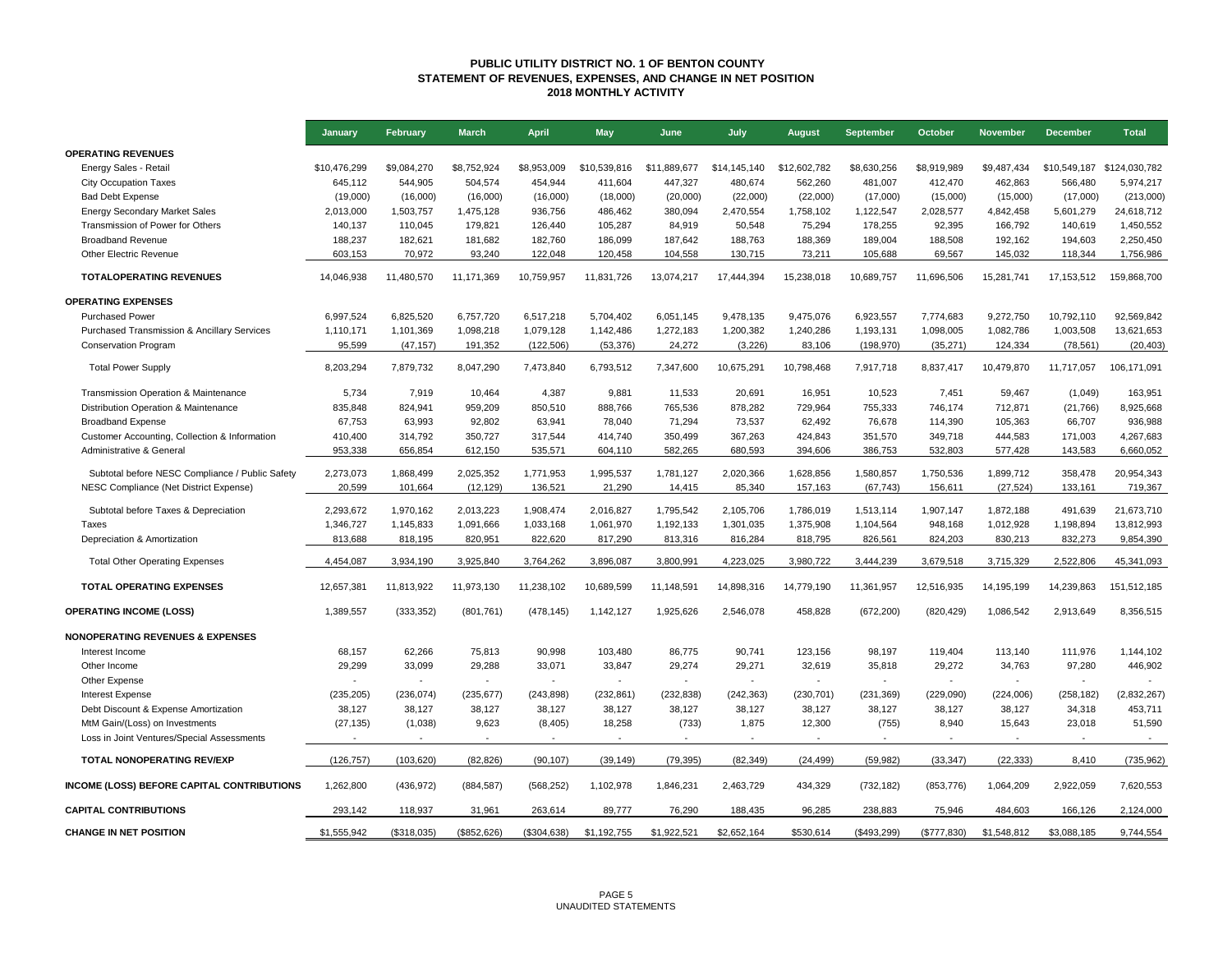## **ASSETS AND DEFERRED OUTFLOWS OF RESOURCES PUBLIC UTILITY DISTRICT NO. 1 OF BENTON COUNTY COMPARATIVE STATEMENT OF NET POSITION**

|                                                           |                 |                 | Increase/(Decrease) |                |  |
|-----------------------------------------------------------|-----------------|-----------------|---------------------|----------------|--|
|                                                           | 12/31/2018      | 12/31/2017      | <b>Amount</b>       | <b>Percent</b> |  |
| <b>ASSETS</b>                                             |                 |                 |                     |                |  |
|                                                           |                 |                 |                     |                |  |
| <b>CURRENT ASSETS</b>                                     |                 |                 |                     |                |  |
| Cash & Cash Equivalents                                   |                 |                 |                     |                |  |
| Unrestricted Cash & Cash Equivalents                      | 26,078,554      | 22,770,168      | \$3,308,386         |                |  |
| <b>Restricted Construction Account</b>                    |                 |                 |                     |                |  |
| Investments                                               | 10,668,115      | 12,616,525      | (1,948,410)         |                |  |
| Designated Debt Service Reserve Fund                      | 2,612,152       | 2,612,152       | $\Omega$            |                |  |
| Designated Power Market Voltly                            | 3,850,000       | 3,300,000       | 550,000             |                |  |
| Designated Special Capital Rsv                            | 12,511,793      | 14,108,616      | (1,596,823)         |                |  |
| <b>Designated Customer Deposits</b>                       | 1,600,000       | 1,400,000       | 200,000             |                |  |
| Accounts Receivable, net                                  | 9,355,671       | 8,579,628       | 776,043             |                |  |
| <b>BPA Prepay Receivable</b>                              | 600,000         | 600,000         |                     |                |  |
| <b>Accrued Interest Receivable</b>                        | 181,517         | 59,654          | 121,863             |                |  |
| Wholesale Power Receivable                                | 1,699,439       | 1,407,401       | 292,038             |                |  |
| Accrued Unbilled Revenue                                  | 4,500,000       | 4,800,000       | (300,000)           |                |  |
| <b>Inventory Materials &amp; Supplies</b>                 | 5,674,743       | 5,544,372       | 130,371             |                |  |
| Prepaid Expenses & Option Premiums                        | 353,585         | 491,064         | (137, 479)          |                |  |
| <b>Total Current Assets</b>                               | 79,685,569      | 78,289,580      | 1,395,989           | 2%             |  |
| <b>NONCURRENT ASSETS</b>                                  |                 |                 |                     |                |  |
|                                                           |                 |                 |                     |                |  |
| <b>Restricted Bond Reserve Fund</b>                       | 1,107,865       | 1,107,865       | 0                   |                |  |
| <b>Other Receivables</b>                                  | 163,011         | 96,778          | 66,233              |                |  |
| <b>Preliminary Surveys</b>                                | 125,855         | 64,007          | 61,848              |                |  |
| <b>BPA Prepay Receivable</b>                              | 5,250,000       | 5,850,000       | (600,000)           |                |  |
| Deferred Purchased Power Costs                            | 7,697,002       | 6,877,223       | 819,779             |                |  |
|                                                           | 14,343,732      | 13,995,873      | 947,859             | 2%             |  |
| <b>Utility Plant</b>                                      |                 |                 |                     |                |  |
| Land and Intangible Plant                                 | 3,531,699       | 3,493,642       | 38,057              |                |  |
| <b>Electric Plant in Service</b>                          | 318,902,897     | 305,931,424     | 12,971,473          |                |  |
| <b>Construction Work in Progress</b>                      | 6,911,759       | 4,599,287       | 2,312,472           |                |  |
| <b>Accumulated Depreciation</b>                           | (197, 148, 520) | (188, 357, 607) | (8,790,913)         |                |  |
| <b>Net Utility Plant</b>                                  | 132,197,835     | 125,666,746     | 6,531,089           | 5%             |  |
| <b>Total Noncurrent Assets</b>                            | 146,541,567     | 139,662,619     | 6,878,948           | 5%             |  |
| <b>Total Assets</b>                                       | 226,227,136     | 217,952,199     | 8,274,937           | 4%             |  |
| DEFERRED OUTFLOWS OF RESOURCES                            |                 |                 |                     |                |  |
|                                                           |                 |                 |                     |                |  |
| Unamortized Loss on Defeased Debt                         |                 |                 |                     |                |  |
| Pension Deferred Outflow                                  | 1,180,507       | 1,429,022       | (248, 515)          |                |  |
| Accumulated Decrease in Fair Value of Hedging Derivatives | 4,770,996       | 1,122,842       | 3,648,154           |                |  |
| <b>Total Deferred Outflows of Resources</b>               | 5,951,503       | 2,551,864       | 3,399,639           |                |  |
|                                                           |                 |                 |                     |                |  |
| TOTAL ASSETS & DEFERRED OUTFLOWS OF RESOURCES             | 232,178,639     | 220,504,063     | 11,674,576          | 5%             |  |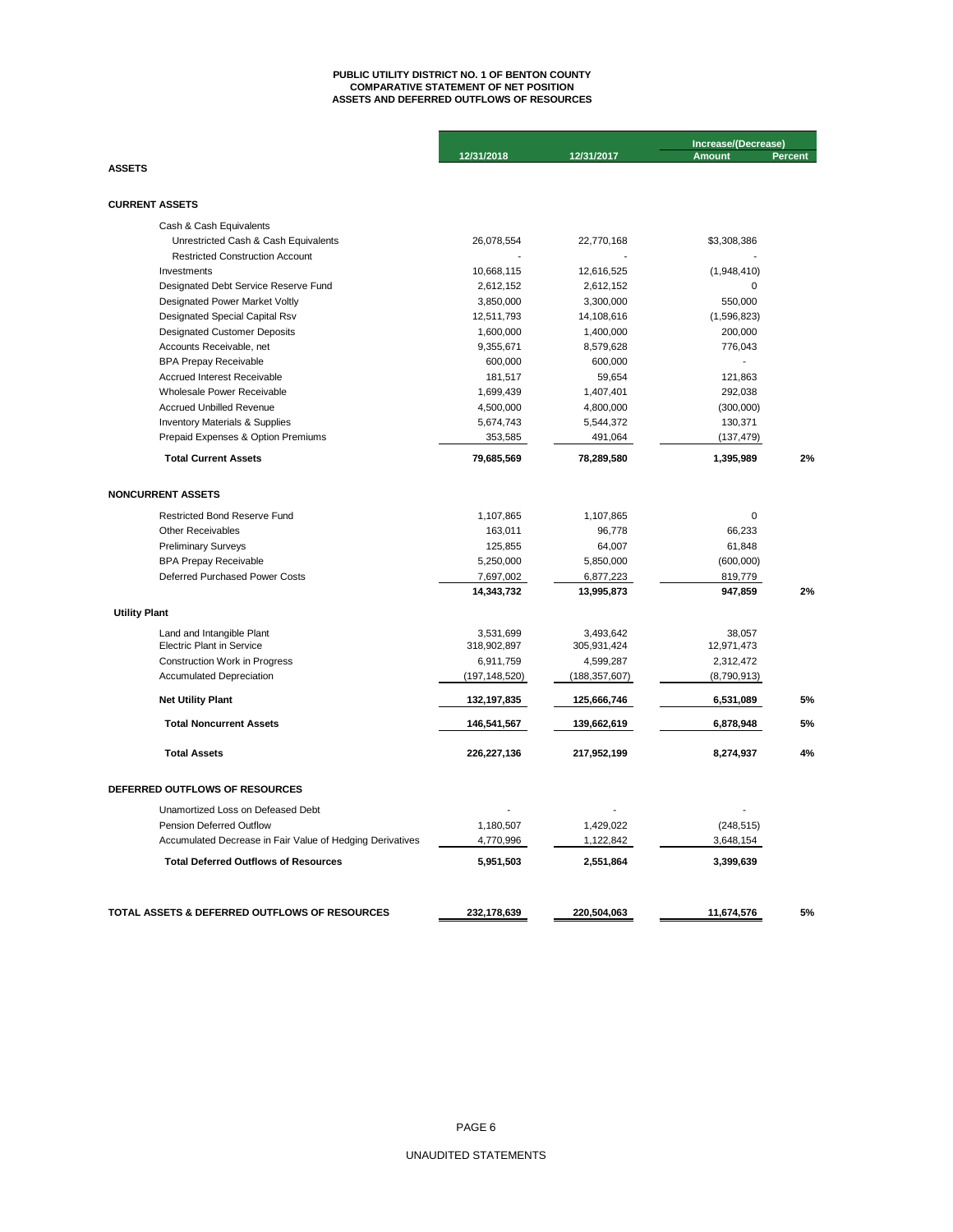# **PUBLIC UTILITY DISTRICT NO. 1 OF BENTON COUNTY COMPARATIVE STATEMENT OF NET POSITION LIABILITIES AND DEFERRED INFLOWS OF RESOURCES**

|                                                           |              |              | Increase/(Decrease) |         |  |
|-----------------------------------------------------------|--------------|--------------|---------------------|---------|--|
|                                                           | 12/31/2018   | 12/31/2017   | <b>Amount</b>       | Percent |  |
| <b>LIABILITIES</b>                                        |              |              |                     |         |  |
|                                                           |              |              |                     |         |  |
| <b>CURRENT LIABILITIES</b>                                |              |              |                     |         |  |
| <b>Warrants Outstanding</b>                               |              |              | \$0                 |         |  |
| <b>Accounts Payable</b>                                   | 11,460,839   | 9,922,995    | 1,537,844           |         |  |
| <b>Customer Deposits</b>                                  | 2,035,979    | 1,667,840    | 368,139             |         |  |
| <b>Accrued Taxes Payable</b>                              | 3,666,006    | 3,652,729    | 13,277              |         |  |
| Other Current & Accrued Liabilities                       | 2,783,539    | 1,569,510    | 1,214,029           |         |  |
| Accrued Interest Payable                                  | 461,914      | 491,664      | (29, 750)           |         |  |
| Revenue Bonds, Current Portion                            | 3,750,000    | 3,570,000    | 180,000             |         |  |
| <b>Total Current Liabilities</b>                          | 24, 158, 277 | 20,874,738   | 3,283,539           | 16%     |  |
| <b>NONCURRENT LIABILITIES</b>                             |              |              |                     |         |  |
| 2010 Bond Issue                                           | 17,345,000   | 17,345,000   |                     |         |  |
| 2011 Bond Issue                                           | 9,770,000    | 16,565,000   | (6,795,000)         |         |  |
| 2016 Bond Issue                                           | 22,470,000   | 19,425,000   | 3,045,000           |         |  |
| Unamortized Premium & Discount                            | 3,869,778    | 4,336,311    | (466, 534)          |         |  |
| Pension Liability                                         | 6,852,561    | 9,884,887    | (3,032,326)         |         |  |
| Deferred Revenue                                          | 1,504,549    | 473,595      | 1,030,954           |         |  |
| <b>BPA Prepay Incentive Credit</b>                        | 1,572,277    | 1,733,533    | (161, 256)          |         |  |
| <b>Other Liabilities</b>                                  | 5,236,050    | 2,685,029    | 2,551,021           |         |  |
| <b>Total Noncurrent Liabilities</b>                       | 68,620,214   | 72,448,355   | (78, 141)           | -5%     |  |
| <b>Total Liabilities</b>                                  | 92,778,491   | 93,323,093   | 3,205,398           | $-1%$   |  |
| DEFERRED INFLOWS OF RESOURCES                             |              |              |                     |         |  |
| Unamortized Gain on Defeased Debt                         | 31,212       | 18,389       | 12,823              |         |  |
| Pension Deferred Inflow                                   | 2,930,226    | 1,866,603    | 1,063,623           |         |  |
| Accumulated Increase in Fair Value of Hedging Derivatives | 2,539,134    | 1,140,955    | 1,398,179           |         |  |
| <b>Total Deferred Inflows of Resources</b>                | 5,500,572    | 3,025,947    | 2,474,625           | 82%     |  |
|                                                           |              |              |                     |         |  |
| <b>NET POSITION</b><br>Net Investment in Capital Assets   | 74,961,846   | 64,407,045   | 10,554,801          |         |  |
| <b>Restricted for Debt Service</b>                        | 1,107,865    | 1,107,865    | $\Omega$            |         |  |
| Unrestricted                                              | 57,829,865   | 58,640,113   | (810, 248)          |         |  |
| <b>Total Net Position</b>                                 | 133,899,576  | 124,155,023  | 9,744,553           | 8%      |  |
|                                                           |              |              |                     |         |  |
| TOTAL NET POSITION, LIABILITIES AND                       |              |              |                     |         |  |
| DEFERRED INFLOWS OF RESOURCES                             | 232,178,639  | 220,504,063  | 11,674,576          | 5%      |  |
| <b>CURRENT RATIO:</b>                                     | 3.30:1       | 3.75:1       |                     |         |  |
| (Current Assets / Current Liabilities)                    |              |              |                     |         |  |
| <b>WORKING CAPITAL:</b>                                   | 55,527,292   | \$57,414,842 | (\$1,887,550)       | $-3%$   |  |
| (Current Assets less Current Liabilities)                 |              |              |                     |         |  |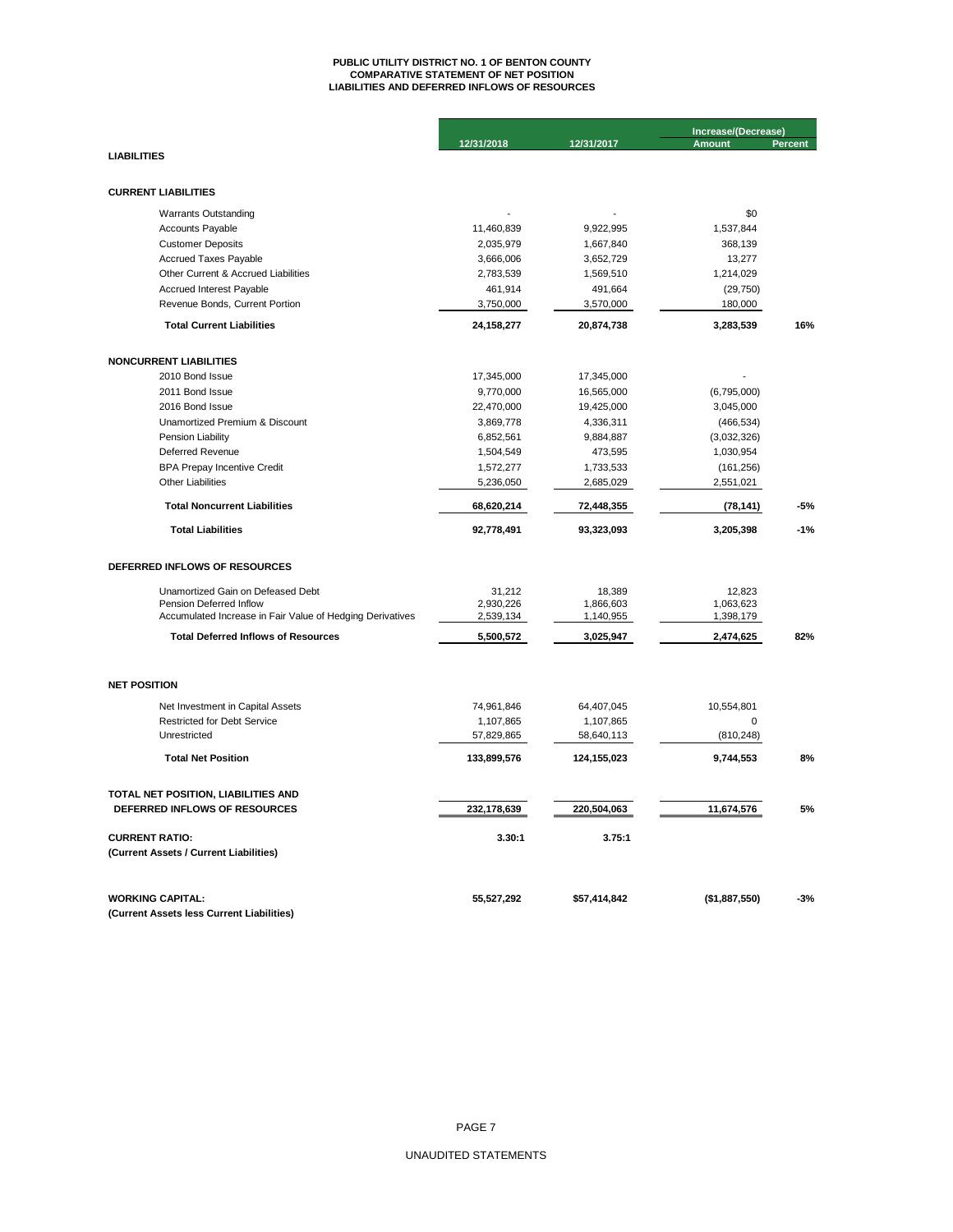#### **PUBLIC UTILITY DISTRICT NO. 1 OF BENTON COUNTY ENERGY STATISTICAL DATA CURRENT MONTH**

|                                                            |                             | 12/31/2018      |                               |                 |                  | 12/31/2017                    |                 |                  |
|------------------------------------------------------------|-----------------------------|-----------------|-------------------------------|-----------------|------------------|-------------------------------|-----------------|------------------|
|                                                            |                             |                 | <b>AMENDED</b>                |                 | <b>PCT</b>       |                               |                 | <b>PCT</b>       |
| <b>ENERGY SALES RETAIL - REVENUE</b>                       | <b>ACTUAL</b>               |                 | <b>BUDGET</b>                 |                 | <b>VAR</b>       | <b>ACTUAL</b>                 |                 | <b>VAR</b>       |
| Residential                                                | 6,203,931                   |                 | \$6,569,576                   |                 | $-6%$            | 5.947.249                     |                 | 4%               |
| <b>Small General Service</b>                               | 786,780                     |                 | 808,954                       |                 | $-3%$            | 790,577                       |                 | 0%               |
| <b>Medium General Service</b>                              | 1,133,510                   |                 | 1,151,757                     |                 | $-2%$            | 1,116,835                     |                 | 1%               |
| Large General Service                                      | 1,249,808                   |                 | 1,171,857                     |                 | 7%               | 1,214,294                     |                 | 3%               |
| Large Industrial                                           | 295,076                     |                 | 285,422                       |                 | 3%               | 313,153                       |                 | $-6%$            |
| Small Irrigation                                           | 6,254                       |                 | 2,840                         |                 | 120%<br>7%       | 6,400                         |                 | $-2%$<br>1%      |
| Large Irrigation<br><b>Street Lights</b>                   | 117,662<br>17,833           |                 | 110,413<br>17,795             |                 | 0%               | 116,034<br>17,792             |                 | 0%               |
| <b>Security Lights</b>                                     | 21,726                      |                 | 22,211                        |                 | $-2%$            | 22,554                        |                 | $-4%$            |
| <b>Unmetered Accounts</b>                                  | 16,608                      |                 | 16,587                        |                 | 0%               | 16,446                        |                 | 1%               |
| <b>Billed Revenues Before Taxes &amp; Unbilled Revenue</b> | \$9,849,188                 |                 | \$10,157,412                  |                 | $-3%$            | \$9,561,334                   |                 | 3%               |
| <b>Unbilled Revenue</b>                                    | 700,000                     |                 | 700,000                       |                 | 0%               | 1,200,000                     |                 | $-42%$           |
| <b>Energy Sales Retail Subtotal</b>                        | \$10,549,188                |                 | \$10,857,412                  |                 | $-3%$            | \$10,761,334                  |                 | $-2%$            |
| <b>City Occupation Taxes</b>                               | 566,479                     |                 | 603,930                       |                 | $-6%$            | 546,428                       |                 | 4%               |
| Bad Debt Expense (0.16% of retail sales)                   | (17,000)                    |                 | (21, 625)                     |                 | $-21%$           | (17,000)                      |                 | 0%               |
| <b>TOTAL SALES - REVENUE</b>                               | \$11,098,667                |                 | \$11,439,717                  |                 | $-3%$            | \$11,290,762                  |                 | $-2%$            |
| <b>ENERGY SALES RETAIL - kWh</b>                           |                             | aMW             |                               | aMW             |                  |                               | aMW             |                  |
| Residential                                                | 75,779,715                  | 101.9           | 80,813,719                    | 108.6           | $-6%$            | 72,704,997                    | 97.7            | 4%               |
| <b>Small General Service</b>                               | 10,751,929                  | 14.5            | 10,887,100                    | 14.6            | $-1%$            | 10,819,539                    | 14.5            | $-1%$            |
| Medium General Service                                     | 15,349,864                  | 20.6            | 15,637,555                    | 21.0            | $-2%$            | 15,264,344                    | 20.5            | 1%               |
| Large General Service                                      | 18.870.090                  | 25.4            | 17,827,667                    | 24.0            | 6%               | 18.503.509                    | 24.9            | 2%               |
| Large Industrial                                           | 5,724,800                   | 7.7             | 5,418,069                     | 7.3             | 6%               | 6,154,920                     | 8.3             | $-7%$            |
| Small Irrigation                                           | 46,345                      | 0.1             | 1                             | 0.0             | >200%            | 43,802                        | 0.1             | 6%               |
| Large Irrigation                                           | 268,713                     | 0.4             | 261,386                       | 0.4             | 3%               | 281,800                       | 0.4             | $-5%$            |
| <b>Street Lights</b>                                       | 211,751                     | 0.3             | 210,527                       | 0.3             | 1%               | 211,046                       | 0.3             | 0%               |
| <b>Security Lights</b>                                     | 82,681                      | 0.1             | 94,088                        | 0.1             | $-12%$           | 90,659                        | 0.1             | $-9%$            |
| <b>Unmetered Accounts</b><br><b>TOTAL kWh BILLED</b>       | 245,945<br>127,331,833      | 0.3             | 255,250<br>131,405,362        | 0.3             | $-4%$<br>$-3%$   | 252,929<br>124,327,545        | 0.3             | $-3%$<br>2%      |
|                                                            |                             |                 |                               |                 |                  |                               |                 |                  |
| <b>NET POWER COST</b>                                      |                             |                 |                               |                 |                  |                               |                 |                  |
| <b>BPA Power Costs</b>                                     |                             |                 |                               |                 |                  |                               |                 |                  |
| Slice                                                      | \$2,905,797                 |                 | \$2,775,524                   |                 | 5%               | 2,734,085                     |                 | 6%               |
| <b>Block</b>                                               | 2,165,195                   |                 | 2,212,312                     |                 | $-2%$            | 2,120,838                     |                 | 2%               |
| Subtotal                                                   | 5,070,992                   |                 | 4,987,836                     |                 | 2%               | 4,854,923                     |                 | 4%               |
| Other Power Purchases<br>Frederickson                      | 2,286,637<br>3,434,481      |                 | 982,853<br>876,078            |                 | 133%<br>>200%    | 865,421<br>1,423,766          |                 | 164%<br>141%     |
| Transmission                                               | 904,823                     |                 | 870,353                       |                 | 4%               | 1,881,159                     |                 | $-52%$           |
| Ancillary                                                  | 98,685                      |                 | 170,541                       |                 | $-42%$           | (807, 589)                    |                 | $-112%$          |
| <b>Conservation Program</b>                                | (78, 561)                   |                 | (618, 757)                    |                 | $-87%$           | (104, 988)                    |                 | $-25%$           |
| <b>Gross Power Costs</b>                                   | 11,717,057                  |                 | 7,268,904                     |                 | 61%              | 8,112,692                     |                 | 44%              |
| Less Secondary Market Sales-Energy                         | (1,741,327)                 |                 | (913, 472)                    |                 | 91%              | (1,799,185)                   |                 | $-3%$            |
| Less Secondary Market Sales-Gas                            | (3,859,953)                 |                 |                               |                 | n/a              | (83,919)                      |                 | >200%            |
| Less Transmission of Power for Others                      | (140, 619)                  |                 | (77, 907)                     |                 | 80%              | (127, 805)                    |                 | 10%              |
| <b>NET POWER COSTS</b>                                     | $\overline{5,}975,158$      |                 | \$6,277,525                   |                 | -5%              | \$6,101,783                   |                 | $-2%$            |
| <b>NET POWER - kWh</b>                                     |                             |                 |                               |                 |                  |                               |                 |                  |
| <b>BPA Power</b>                                           |                             | aMW             |                               | aMW             |                  |                               | aMW             |                  |
| Slice                                                      | 77,417,000                  | 104.1           | 89,406,337                    | 120.2           | $-13%$           | 97,621,000                    | 131.2           | $-21%$           |
| <b>Block</b>                                               | 73,849,000                  | 99.3            | 73,848,725                    | 99.3            | 0%               | 72,318,000                    | 97.2            | 2%               |
| Subtotal                                                   | 151,266,000                 | 203.3           | 163,255,062                   | 219.4           | $-7%$            | 169,939,000                   | 228.4           | $-11%$           |
| Other Power Purchases                                      | 16,371,000                  | 22.0            | 44,773,683                    | 60.2            | $-63%$           | 20,381,000                    | 27.4            | $-20%$           |
| Frederickson                                               | 8,573,000                   | 11.5            |                               |                 | n/a              | 26,412,000                    | 35.5            | -68%             |
| Gross Power kWh<br>Less Secondary Market Sales             | 176,210,000<br>(35,036,000) | 236.8<br>(47.1) | 208,028,745<br>(62, 967, 769) | 279.6           | $-15%$<br>$-44%$ | 216,732,000<br>(63, 111, 000) | 291.3<br>(84.8) | $-19%$<br>$-44%$ |
| Less Transmission Losses/Imbalance                         | (2,088,000)                 | (2.8)           | (2, 121, 732)                 | (84.6)<br>(2.9) | $-2%$            | 501,000                       | 0.7             | $> -200%$        |
| <b>NET POWER - kWh</b>                                     | 139,086,000                 | 186.9           | 142,939,244                   | 192.1           | $-3%$            | 154,122,000                   | 207.2           | $-10%$           |
|                                                            |                             |                 |                               |                 |                  |                               |                 |                  |
| <b>COST PER MWh: (dollars)</b>                             |                             |                 |                               |                 |                  |                               |                 |                  |
| Gross Power Cost (average)                                 | \$66.49                     |                 | \$34.94                       |                 | 90%              | \$37.43                       |                 | 78%              |
| Net Power Cost                                             | \$42.96                     |                 | \$43.92                       |                 | $-2%$            | \$39.59                       |                 | 9%               |
| <b>BPA Power Cost</b><br>Secondary Market Sales            | \$33.52<br>\$49.70          |                 | \$30.55<br>\$14.51            |                 | 10%<br>243%      | \$28.57<br>\$28.51            |                 | 17%<br>74%       |
|                                                            |                             |                 |                               |                 |                  |                               |                 |                  |
| <b>ACTIVE SERVICE LOCATIONS:</b>                           |                             |                 |                               |                 |                  |                               |                 |                  |
| Residential                                                | 44,946                      |                 |                               |                 |                  | 44,177                        |                 | 2%               |
| <b>Small General Service</b>                               | 4,991                       |                 |                               |                 |                  | 5,011                         |                 | 0%               |
| <b>Medium General Service</b>                              | 815                         |                 |                               |                 |                  | 785                           |                 | 4%               |
| Large General Service                                      | 164                         |                 |                               |                 |                  | 160                           |                 | 3%               |
| Large Industrial                                           | 5                           |                 |                               |                 |                  | 5                             |                 | 0%               |
| Small Irrigation<br>Large Irrigation                       | 529<br>437                  |                 |                               |                 |                  | 546<br>433                    |                 | $-3%$<br>1%      |
| <b>Street Lights</b>                                       | 9                           |                 |                               |                 |                  | 9                             |                 | 0%               |
| <b>Security Lights</b>                                     | 1,870                       |                 |                               |                 |                  | 1,929                         |                 | $-3%$            |
| <b>Unmetered Accounts</b>                                  | 370                         |                 |                               |                 |                  | 378                           |                 | $-2%$            |
| <b>TOTAL</b>                                               | 54,136                      |                 |                               |                 |                  | 53,433                        |                 | 1%               |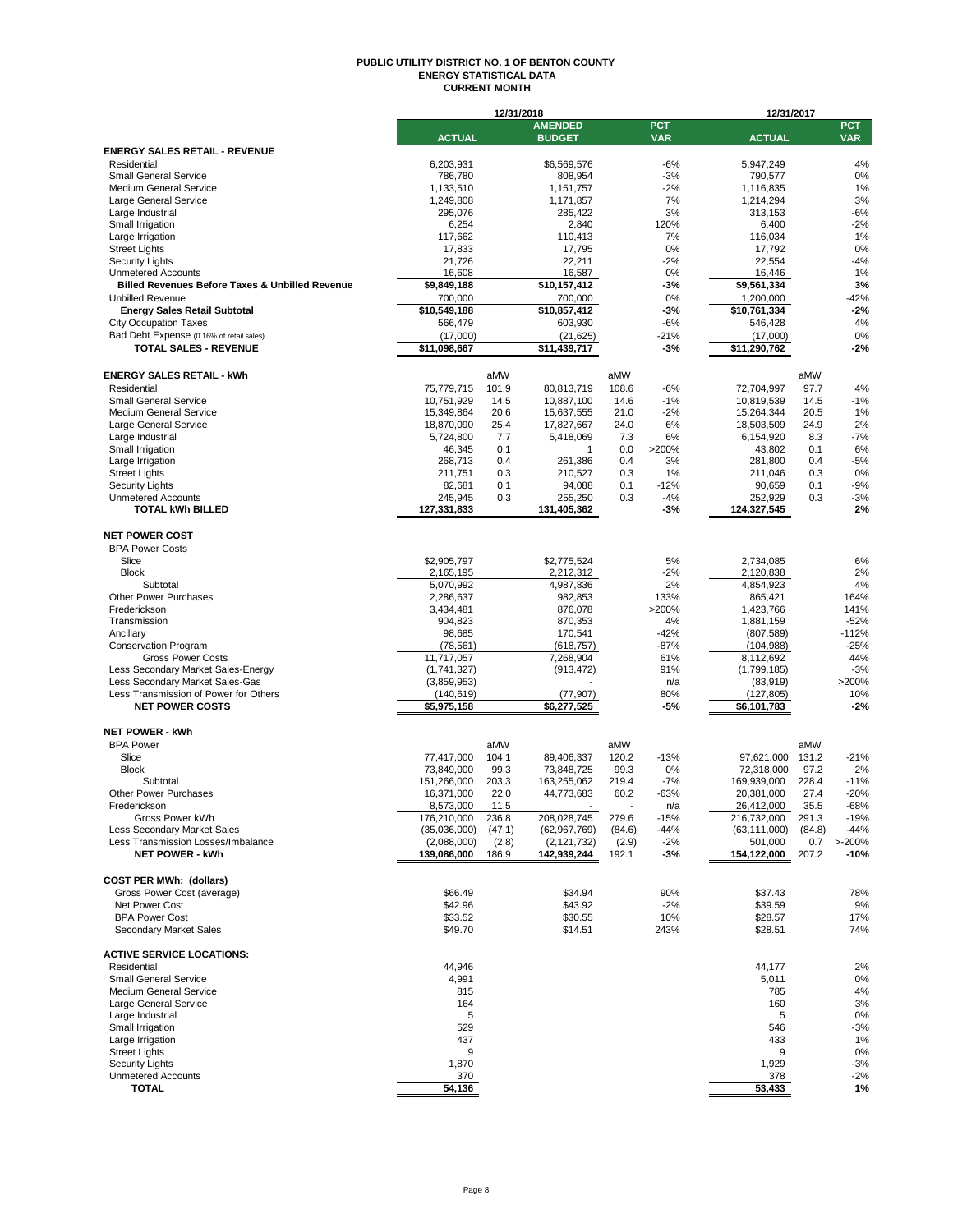#### **PUBLIC UTILITY DISTRICT NO. 1 OF BENTON COUNTY ENERGY STATISTICAL DATA YEAR TO DATE**

|                                                            |                           | 12/31/2018 |                           |        |            | 12/31/2017                |        |            |
|------------------------------------------------------------|---------------------------|------------|---------------------------|--------|------------|---------------------------|--------|------------|
|                                                            |                           |            | <b>AMENDED</b>            |        | <b>PCT</b> |                           |        | <b>PCT</b> |
|                                                            | <b>ACTUAL</b>             |            | <b>BUDGET</b>             |        | <b>VAR</b> | <b>ACTUAL</b>             |        | <b>VAR</b> |
| <b>ENERGY SALES RETAIL - REVENUE</b>                       |                           |            |                           |        |            |                           |        |            |
| Residential                                                | 59,461,050                |            | 60,642,323                |        | $-2%$      | 62,861,290                |        | $-5%$      |
| <b>Small General Service</b>                               | 9,187,800                 |            | 9,244,866                 |        | $-1%$      | 9,341,570                 |        | $-2%$      |
| <b>Medium General Service</b>                              | 12,994,708                |            | 13,071,777                |        | $-1%$      | 12,932,746                |        | 0%         |
| Large General Service                                      | 15,053,200                |            | 14,769,503                |        | 2%         | 14,416,070                |        | 4%         |
| Large Industrial                                           | 3,438,218                 |            | 3,440,903                 |        | 0%         | 3,439,636                 |        | 0%         |
| Small Irrigation                                           | 1,027,769                 |            | 979,641                   |        | 5%         | 913.335                   |        | 13%        |
| Large Irrigation                                           | 22,489,582                |            | 22,175,012                |        | 1%         | 20,911,197                |        | 8%         |
| <b>Street Lights</b>                                       | 213,690                   |            | 213,541                   |        | 0%         | 210,403                   |        | 2%         |
| <b>Security Lights</b>                                     | 265,895                   |            | 267,297                   |        | $-1%$      | 267,554                   |        | $-1%$      |
| <b>Unmetered Accounts</b>                                  | 198,870                   |            | 199,192                   |        | 0%         | 194,801                   |        | 2%         |
| <b>Billed Revenues Before Taxes &amp; Unbilled Revenue</b> | \$124,330,782             |            | 125,004,055               |        | $-1%$      | \$125,488,602             |        | $-1%$      |
| <b>Unbilled Revenue</b>                                    | (300,000)                 |            | (300,000)                 |        | 0%         | (600,000)                 |        | $-50%$     |
| <b>Energy Sales Retail Subtotal</b>                        | \$124,030,782             |            | 124,704,055               |        | $-1%$      | \$124,888,602             |        | $-1%$      |
| <b>City Occupation Taxes</b>                               |                           |            |                           |        | $-1%$      |                           |        | $-3%$      |
|                                                            | 5,974,217                 |            | 6,059,000                 |        |            | 6,141,835                 |        |            |
| Bad Debt Expense (0.16% of retail sales)                   | (213,000)                 |            | (235,000)                 |        | $-9%$      | (219,000)                 |        | $-3%$      |
| <b>TOTAL SALES - REVENUE</b>                               | \$129,791,999             |            | 130,528,055               |        | $-1%$      | \$130,811,437             |        | $-1%$      |
|                                                            |                           |            |                           |        |            |                           |        |            |
| <b>ENERGY SALES RETAIL - kWh</b>                           |                           | aMW        |                           | aMW    |            |                           | aMW    |            |
| Residential                                                | 697,107,108               | 79.6       | 711,413,915               | 81.2   | $-2%$      | 759,633,907               | 86.7   | $-8%$      |
| <b>Small General Service</b>                               | 124,864,377               | 14.3       | 125,408,261               | 14.3   | 0%         | 129,054,006               | 14.7   | $-3%$      |
| <b>Medium General Service</b>                              | 183,124,807               | 20.9       | 183,295,253               | 20.9   | 0%         | 186, 155, 255             | 21.3   | $-2%$      |
| Large General Service                                      | 238,606,017               | 27.2       | 231,318,867               | 26.4   | 3%         | 230,674,409               | 26.3   | 3%         |
| Large Industrial                                           | 65,996,720                | 7.5        | 65,459,767                | 7.5    | 1%         | 67,084,110                | 7.7    | $-2%$      |
| Small Irrigation                                           |                           | 1.7        |                           | 1.7    | 5%         |                           | 1.6    | 11%        |
| Large Irrigation                                           | 15,311,533<br>409,298,945 | 46.7       | 14,646,887<br>406,203,968 | 46.4   | 1%         | 13,754,354<br>392,050,824 | 44.8   | 4%         |
|                                                            |                           |            |                           |        |            |                           |        |            |
| <b>Street Lights</b>                                       | 2,537,281                 | 0.3        | 2,530,204                 | 0.3    | 0%         | 2,534,782                 | 0.3    | 0%         |
| <b>Security Lights</b>                                     | 1,027,609                 | 0.1        | 1,088,180                 | 0.1    | $-6%$      | 1,112,118                 | 0.1    | $-8%$      |
| <b>Unmetered Accounts</b>                                  | 2,974,868                 | 0.3        | 3,031,134                 | 0.3    | $-2%$      | 3,044,405                 | 0.3    | $-2%$      |
| <b>TOTAL kWh BILLED</b>                                    | 1,740,849,265             | 198.7      | 1,744,396,436             | 199.1  | 0%         | 1,785,098,170             | 203.8  | $-2%$      |
|                                                            |                           |            |                           |        |            |                           |        |            |
| <b>NET POWER COST</b>                                      |                           |            |                           |        |            |                           |        |            |
| <b>BPA Power Costs</b>                                     |                           |            |                           |        |            |                           |        |            |
| Slice                                                      | \$34,200,815              |            | \$34,560,346              |        | $-1%$      | \$33,620,790              |        | 2%         |
| <b>Block</b>                                               | 26,123,769                |            | 25,914,558                |        | 1%         | 25,311,648                |        | 3%         |
| Subtotal                                                   | \$60,324,584              |            | \$60,474,904              |        | 0%         | \$58,932,438              |        | 2%         |
| <b>Other Power Purchases</b>                               | 16,507,865                |            | 12,824,641                |        | 29%        | 10,993,954                |        | 50%        |
| Frederickson                                               | 15,737,394                |            | 12,249,032                |        | 28%        | 13,098,621                |        | 20%        |
| Transmission                                               | 11,222,158                |            | 11,012,230                |        | 2%         | 11,209,072                |        | 0%         |
| Ancillary                                                  | 2,399,494                 |            | 2,255,782                 |        | 6%         | 1,996,101                 |        | 20%        |
| <b>Conservation Program</b>                                | (20, 400)                 |            | 137,519                   |        | $-115%$    | 544,381                   |        | $-104%$    |
|                                                            |                           |            |                           |        | 7%         |                           |        |            |
| <b>Gross Power Costs</b>                                   | \$106,171,095             |            | \$98,954,108              |        |            | \$96,774,567              |        | 10%        |
| Less Secondary Market Sales-Energy                         | (16, 015, 954)            |            | (17, 115, 236)            |        | $-6%$      | (13, 547, 158)            |        | 18%        |
| Less Secondary Market Sales-Gas                            | (8,602,761)               |            |                           |        | n/a        | (995, 599)                |        | >200%      |
| Less Transmission of Power for Others                      | (1,450,552)               |            | (1, 186, 730)             |        | 22%        | (1, 284, 535)             |        | 13%        |
| <b>NET POWER COSTS</b>                                     | \$80,101,828              |            | \$80,652,142              |        | -1%        | \$80,947,275              |        | $-1%$      |
|                                                            |                           |            |                           |        |            |                           |        |            |
| <b>NET POWER - kWh</b>                                     |                           |            |                           |        |            |                           |        |            |
| <b>BPA Power</b>                                           |                           | aMW        |                           | aMW    |            |                           | aMW    |            |
| Slice                                                      | 1,124,834,000             | 128.4      | 1,159,271,201             | 132.3  | $-3%$      | 1,142,594,000             | 130.4  | $-2%$      |
| <b>Block</b>                                               | 896,879,000               | 102.4      | 896,879,785               | 102.4  | 0%         | 910,334,000               | 103.9  | $-1%$      |
| Subtotal                                                   | 2,021,713,000             | 230.8      | 2,056,150,986             | 234.7  | $-2%$      | 2,052,928,000             | 234.4  | $-2%$      |
| Other Power Purchases                                      | 220,164,000               | 25.1       | 299,516,591               | 34.2   | $-26%$     | 250,137,000               | 28.6   | $-12%$     |
| Frederickson                                               | 138.924.000               | 15.9       | 190.250.000               | 21.7   | $-27%$     | 180.296.000               | 20.6   | $-23%$     |
| Gross Power kWh                                            | 2,380,801,000             | 271.8      | 2,545,917,577             | 290.6  | $-6%$      | 2,483,361,000             | 283.5  | $-4%$      |
| Less Secondary Market Sales                                | (558, 160, 000)           | (63.7)     | (714, 738, 244)           | (81.6) | $-22%$     | (609, 721, 000)           | (69.6) | $-8%$      |
| Less Transmission Losses/Imbalance                         | (29, 694, 000)            | (3.4)      | (31, 756, 432)            | (3.6)  | -6%        | (26, 100, 000)            | (3.0)  | 14%        |
| <b>NET POWER - kWh</b>                                     | 1,792,947,000             | 204.7      | 1,799,422,901             | 205.4  | 0%         | 1,847,540,000             | 210.9  | -3%        |
|                                                            |                           |            |                           |        |            |                           |        |            |
|                                                            |                           |            |                           |        |            |                           |        |            |
| <b>COST PER MWh: (dollars)</b>                             |                           |            |                           |        |            |                           |        |            |
| Gross Power Cost (average)                                 | \$44.59                   |            | \$38.87                   |        | 15%        | \$38.97                   |        | 14%        |
| Net Power Cost                                             | \$44.68                   |            | \$44.82                   |        | 0%         | \$43.81                   |        | 2%         |
| <b>BPA Power Cost</b>                                      | \$29.84                   |            | \$29.41                   |        | 1%         | \$28.71                   |        | 4%         |
| Secondary Market Sales                                     | \$28.69                   |            | \$23.95                   |        | 20%        | \$22.22                   |        | 29%        |
|                                                            |                           |            |                           |        |            |                           |        |            |
| <b>AVERAGE ACTIVE SERVICE LOCATIONS:</b>                   |                           |            |                           |        |            |                           |        |            |
| Residential                                                | 44,550                    |            |                           |        |            | 43,870                    |        | 2%         |
| <b>Small General Service</b>                               | 4,972                     |            |                           |        |            | 4,977                     |        | 0%         |
| <b>Medium General Service</b>                              | 803                       |            |                           |        |            | 782                       |        | 3%         |
| Large General Service                                      | 162                       |            |                           |        |            | 160                       |        | 1%         |
| Large Industrial                                           | 5                         |            |                           |        |            | 5                         |        | 0%         |
|                                                            |                           |            |                           |        |            |                           |        |            |
| Small Irrigation                                           | 546                       |            |                           |        |            | 557                       |        | $-2%$      |
| Large Irrigation                                           | 437                       |            |                           |        |            | 430                       |        | 2%         |
| <b>Street Lights</b>                                       | 9                         |            |                           |        |            | 9                         |        | 0%         |
| <b>Security Lights</b>                                     | 1,888                     |            |                           |        |            | 1,943                     |        | $-3%$      |
| <b>Unmetered Accounts</b>                                  | 372                       |            |                           |        |            | 378                       |        | $-2%$      |
| <b>TOTAL</b>                                               | 53,744                    |            |                           |        |            | 53,111                    |        | 1%         |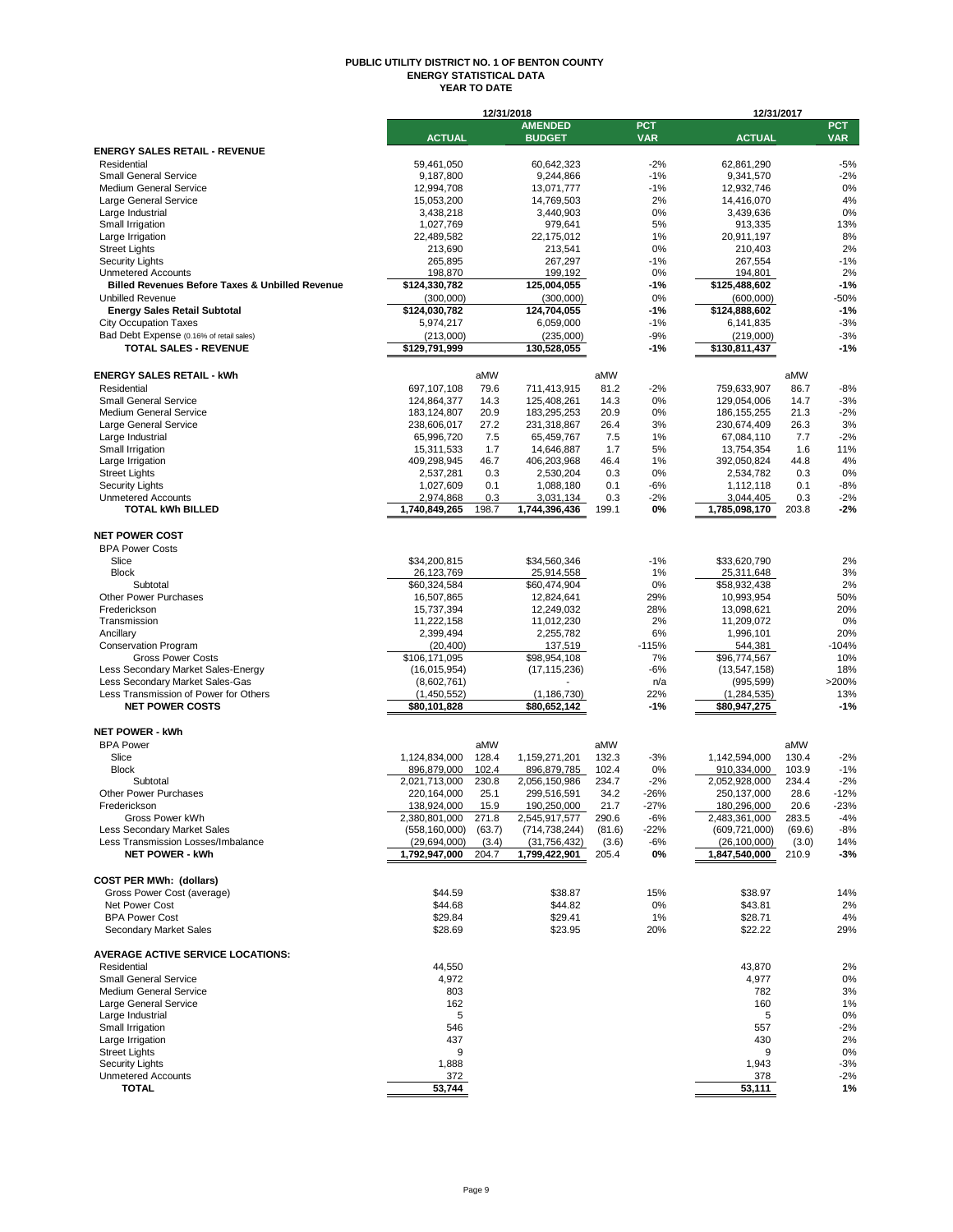#### **PUBLIC UTILITY DISTRICT NO. 1 OF BENTON COUNTY KWH SALES MONTHLY ACTIVITY**

|                               | January                  | February                 | March                    | April                    | May                      | June                     | July                     | August                   | September                | October                  | November                 | December                 | Total                      |
|-------------------------------|--------------------------|--------------------------|--------------------------|--------------------------|--------------------------|--------------------------|--------------------------|--------------------------|--------------------------|--------------------------|--------------------------|--------------------------|----------------------------|
|                               |                          |                          |                          |                          |                          |                          |                          |                          |                          |                          |                          |                          |                            |
| Residential                   |                          |                          |                          |                          |                          |                          |                          |                          |                          |                          |                          |                          |                            |
| 2014<br>2015                  | 90,995,045<br>81,753,251 | 86,856,866<br>70,842,807 | 61,276,449<br>51,195,817 | 46,126,349<br>43,964,172 | 38,751,097<br>38,845,198 | 43,347,010<br>48,995,659 | 51,878,664<br>62,750,008 | 62,101,272<br>58,699,674 | 49,381,509<br>48,136,350 | 38,520,801<br>37,850,154 | 51,127,327<br>46,905,821 | 76,441,442<br>75,565,855 | 696,803,831<br>665,504,766 |
| 2016                          | 89,934,474               | 72,255,049               | 53,460,881               | 45,886,799               | 38,721,341               | 44,464,304               | 49,566,548               | 57,564,364               | 49,472,576               | 38,810,551               | 46,586,644               | 75,018,157               | 661,741,688                |
| 2017                          | 114,089,923              | 97,473,618               | 72,629,078               | 50,897,608               | 40,454,502               | 45,014,248               | 55,425,631               | 62,752,408               | 53,038,585               | 40,359,813               | 54,793,496               | 72,704,997               | 759,633,907                |
| 2018                          | 90,521,667               | 69,963,306               | 64,197,600               | 51,994,462               | 41,172,298               | 46,005,694               | 52,401,791               | 63,971,768               | 48,545,386               | 39,430,056               | 53,123,365               | 75,779,715               | 697,107,108                |
|                               |                          |                          |                          |                          |                          |                          |                          |                          |                          |                          |                          |                          |                            |
| <b>Small General Service</b>  |                          |                          |                          |                          |                          |                          |                          |                          |                          |                          |                          |                          |                            |
| 2014                          | 12,002,884               | 11,773,687               | 9,247,968                | 8,838,271                | 8,960,528                | 10,069,805               | 10,898,332               | 12,390,218               | 11,106,946               | 9,214,420                | 9,056,203                | 10,725,578               | 124,284,840                |
| 2015                          | 11,273,647               | 10,444,066               | 8,399,963                | 8,630,563                | 9,005,788                | 10,616,996               | 12,060,700               | 11,955,370               | 10,809,845               | 9,065,197                | 8,719,747                | 10,515,898               | 121,497,780                |
| 2016                          | 11,865,345               | 10,615,824               | 8,804,253                | 9,093,517                | 9,217,514                | 10,063,717               | 10,760,436               | 11,863,201               | 10,839,759               | 9,285,276                | 8,652,183                | 10,807,220               | 121,868,245                |
| 2017                          | 13,896,042               | 12,326,759               | 11,375,219               | 8,459,581                | 8,910,557                | 10,148,595               | 11,421,880               | 12,037,978               | 11,357,363               | 9,027,734                | 9,272,759                | 10,819,539               | 129,054,006                |
| 2018                          | 12,129,652               | 10,600,544               | 9,492,590                | 9,262,432                | 9,403,579                | 10,408,132               | 11,068,455               | 12,734,593               | 10,912,920               | 8,908,327                | 9,191,224                | 10,751,929               | 124,864,377                |
| <b>Medium General Service</b> |                          |                          |                          |                          |                          |                          |                          |                          |                          |                          |                          |                          |                            |
| 2014                          | 16,255,765               | 16,174,267               | 13,320,761               | 13,438,288               | 13,403,247               | 14,808,800               | 15,526,971               | 17,145,841               | 15,985,439               | 15,533,136               | 14,950,232               | 15,501,055               | 182,043,802                |
| 2015                          | 15,719,991               | 15,058,182               | 13,124,396               | 13,611,242               | 14,078,883               | 15,970,931               | 16,957,563               | 16,576,440               | 15,990,572               | 15,576,154               | 14,732,964               | 15,213,004               | 182,610,322                |
| 2016                          | 16,032,684               | 15,129,401               | 12,982,308               | 13,939,681               | 13,879,726               | 14,686,797               | 15,578,700               | 16,516,307               | 16,093,629               | 15,538,491               | 14,711,127               | 15,377,852               | 180,466,703                |
| 2017                          | 17,170,328               | 15,406,899               | 15,083,130               | 13,953,993               | 14,157,015               | 15,250,364               | 15,663,861               | 17,906,763               | 16,509,954               | 14,751,484               | 15,037,120               | 15,264,344               | 186, 155, 255              |
| 2018                          | 16,103,016               | 14,412,773               | 13,220,177               | 13,836,653               | 14,453,218               | 15,432,469               | 16,006,913               | 17,702,795               | 16,075,867               | 15,031,084               | 15,499,978               | 15,349,864               | 183,124,807                |
| <b>Large General Service</b>  |                          |                          |                          |                          |                          |                          |                          |                          |                          |                          |                          |                          |                            |
| 2014                          | 18,043,140               | 18,004,500               | 16,529,440               | 16,641,080               | 17,175,060               | 18,408,820               | 19,689,940               | 21,264,420               | 21,006,340               | 21,502,220               | 19,841,340               | 18,573,000               | 226,679,300                |
| 2015                          | 17,888,911               | 17,212,717               | 16,213,065               | 17,278,183               | 17,939,803               | 19,595,384               | 20,935,183               | 20,741,663               | 21,305,140               | 20,558,020               | 18,687,460               | 17,819,400               | 226,174,929                |
| 2016                          | 18,188,600               | 17,545,840               | 16,492,120               | 17,360,382               | 17,583,712               | 18,140,663               | 18,545,919               | 20,497,271               | 19,923,658               | 21,179,801               | 19,314,538               | 18,495,415               | 223,267,919                |
| 2017                          | 18,624,018               | 17,299,889               | 18,510,883               | 17,691,033               | 18,241,931               | 18,951,191               | 20,511,714               | 21,497,993               | 20,970,960               | 20,501,084               | 19,370,204               | 18,503,509               | 230,674,409                |
| 2018                          | 19,110,860               | 18,344,671               | 17,025,842               | 18,279,971               | 19,678,682               | 19,988,535               | 20,624,407               | 23,332,316               | 21,583,396               | 21,498,126               | 20,269,121               | 18,870,090               | 238,606,017                |
| Large Industrial              |                          |                          |                          |                          |                          |                          |                          |                          |                          |                          |                          |                          |                            |
| 2014                          | 6,203,055                | 5,695,020                | 6,141,110                | 5,917,690                | 6,227,320                | 6,005,800                | 6,111,425                | 6,258,875                | 5,080,145                | 6,181,005                | 6,125,825                | 5,922,215                | 71,869,485                 |
| 2015                          | 5,597,495                | 5,394,485                | 5,337,365                | 5,784,330                | 5,632,340                | 5,678,570                | 4,981,620                | 6,171,695                | 5,623,820                | 5,598,540                | 5,408,760                | 5,732,865                | 66,941,885                 |
| 2016                          | 5,743,306                | 5,306,745                | 5,715,980                | 5,547,175                | 4,192,375                | 5,666,470                | 5,704,840                | 5,908,980                | 4,427,850                | 5,998,320                | 5,625,690                | 4,774,520                | 64,612,251                 |
| 2017                          | 5,118,880                | 5,319,830                | 5,953,160                | 5,959,920                | 4,342,280                | 5,566,080                | 5,565,400                | 6,072,640                | 5,753,440                | 5,962,760                | 5,314,800                | 6,154,920                | 67,084,110                 |
| 2018                          | 5,995,840                | 5,158,240                | 5,695,840                | 5,195,640                | 4,157,840                | 5,739,040                | 5,964,840                | 5,536,080                | 5,353,960                | 5,976,320                | 5,498,280                | 5,724,800                | 65,996,720                 |
| <b>Small Irrigation</b>       |                          |                          |                          |                          |                          |                          |                          |                          |                          |                          |                          |                          |                            |
| 2014                          |                          |                          | 566,022                  | 1,370,794                | 2,487,573                | 2,926,545                | 3,475,842                | 2,988,591                | 2,248,398                | 1,145,157                | (52)                     |                          | 17,208,870                 |
| 2015                          |                          | 9                        | 648,290                  | 1,481,286                | 2,159,616                | 2,668,782                | 3,213,086                | 3,002,663                | 2,075,784                | 1,172,302                | 2,846                    |                          | 16,424,664                 |
| 2016                          | 20                       | 181                      | 469,477                  | 1,607,439                | 2,203,347                | 2,637,887                | 2,835,670                | 2,948,608                | 2,005,457                | 889,198                  |                          | 4                        | 15,597,288                 |
| 2017                          | (4)                      |                          | 277,710                  | 434,783                  | 1,701,606                | 2,505,109                | 3,147,673                | 2,781,753                | 1,809,769                | 928,403                  | 123,750                  | 43,802                   | 13,754,354                 |
| 2018                          | 50,526                   | 32,983                   | 143,892                  | 846,581                  | 2,185,730                | 2,676,895                | 3,295,476                | 2,916,373                | 2,133,836                | 858,769                  | 124,127                  | 46,345                   | 15,311,533                 |
|                               |                          |                          |                          |                          |                          |                          |                          |                          |                          |                          |                          |                          |                            |
| <b>Large Irrigation</b>       |                          |                          |                          |                          |                          |                          |                          |                          |                          |                          |                          |                          |                            |
| 2014                          | 247,328                  | 266,769                  | 11,959,400               | 40,053,677               | 68,929,139               | 94,789,557               | 102,773,871              | 67,085,339               | 38,117,908               | 27,773,132               | 3,179,515                | 258,931                  | 455,434,566                |
| 2015                          | 214,532                  | 210,554                  | 14,636,633               | 39,362,242               | 61,259,905               | 103,842,869              | 98,850,190               | 67,471,445               | 37,832,472               | 24,467,386               | 3,414,781                | 214,109                  | 451,777,118                |
| 2016                          | 221,312                  | 379,179                  | 9,247,984                | 45,291,455               | 66,290,382               | 88,901,499               | 88,434,390               | 70,085,659               | 33,735,656               | 14,740,237               | 2,022,639                | 238,007                  | 419,588,399                |
| 2017                          | 200,892                  | 229,629                  | 1,485,633                | 17,886,279               | 54,086,389               | 93,753,828               | 103,188,520              | 70,975,001               | 29,243,746               | 18,136,316               | 2,582,791                | 281,800                  | 392,050,824                |
| 2018                          | 233,165                  | 494,143                  | 10,909,657               | 22,783,855               | 64,616,180               | 86,922,059               | 102,195,462              | 68,988,554               | 32,455,614               | 16,382,998               | 3,048,545                | 268,713                  | 409,298,945                |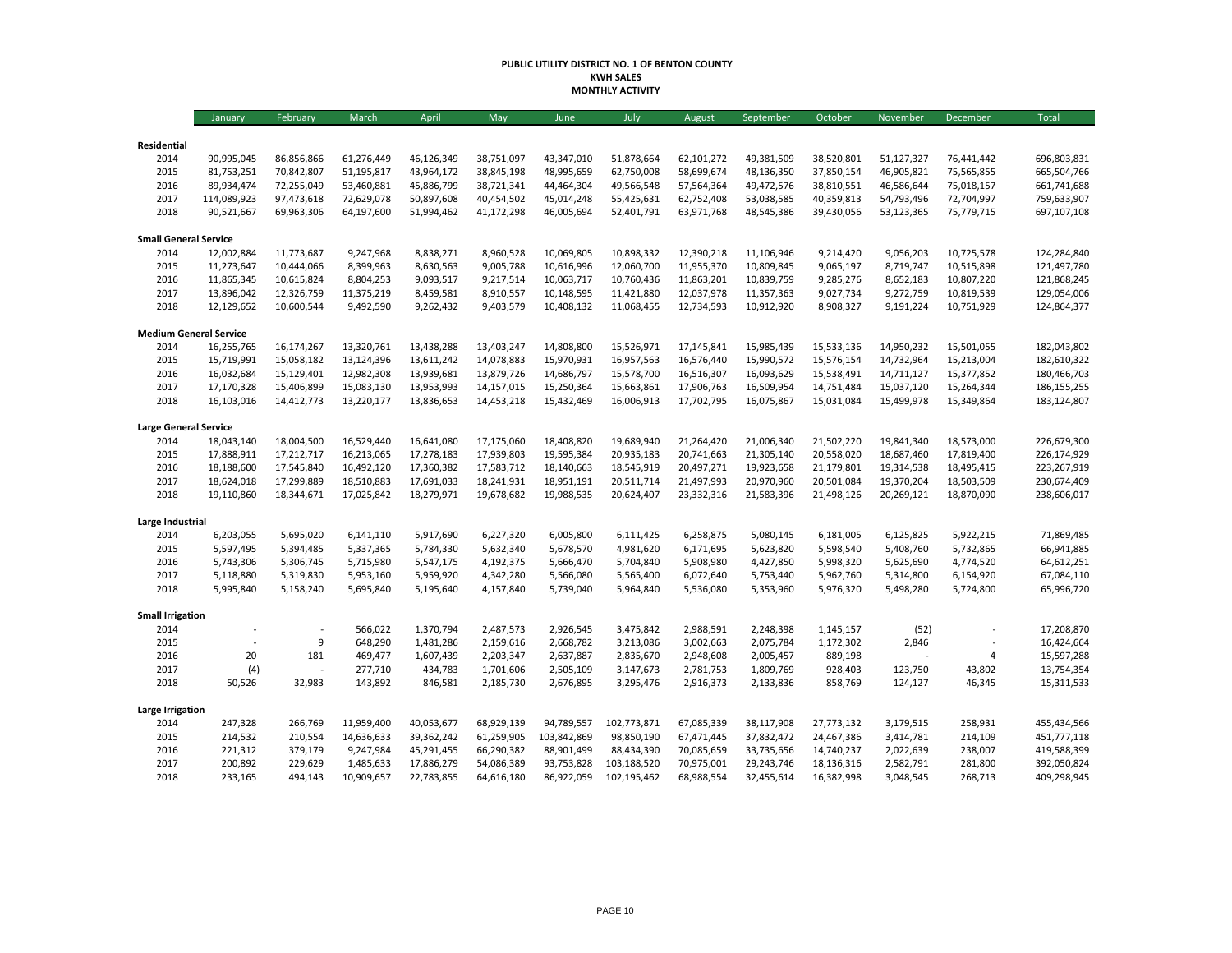#### **PUBLIC UTILITY DISTRICT NO. 1 OF BENTON COUNTY KWH SALES MONTHLY ACTIVITY**

|                        | January     | February    | March       | April       | May         | June        | July        | August      | September   | October     | November    | <b>December</b> | Total         |
|------------------------|-------------|-------------|-------------|-------------|-------------|-------------|-------------|-------------|-------------|-------------|-------------|-----------------|---------------|
|                        |             |             |             |             |             |             |             |             |             |             |             |                 |               |
| <b>Street Lights</b>   |             |             |             |             |             |             |             |             |             |             |             |                 |               |
| 2014                   | 229,425     | 229,425     | 229,515     | 229,515     | 225,070     | 224,939     | 225,064     | 225,640     | 225,514     | 225,514     | 225,298     | 225,586         | 2,720,505     |
| 2015                   | 225,624     | 225,624     | 225,624     | 225,672     | 225,672     | 225,672     | 224,880     | 224,880     | 224,928     | 225,024     | 225,024     | 225,024         | 2,703,648     |
| 2016                   | 225,024     | 224,878     | 224,878     | 224,494     | 211,235     | 211,187     | 211,187     | 211,187     | 211,187     | 211,187     | 211,349     | 211,349         | 2,589,142     |
| 2017                   | 211,349     | 211,253     | 211,253     | 211,253     | 211,253     | 211,253     | 211,253     | 211,253     | 211,253     | 211,238     | 211,125     | 211,046         | 2,534,782     |
| 2018                   | 211,046     | 211,337     | 211,343     | 211,310     | 211,310     | 211,310     | 211,310     | 211,634     | 211,650     | 211,640     | 211,640     | 211,751         | 2,537,281     |
| <b>Security Lights</b> |             |             |             |             |             |             |             |             |             |             |             |                 |               |
| 2014                   | 103,678     | 103,678     | 103,420     | 103,377     | 103,334     | 103,248     | 103,476     | 114,623     | 114,494     | 114,494     | 114,444     | 114,430         | 1,296,696     |
| 2015                   | 114,451     | 114,408     | 114,073     | 113,696     | 113,531     | 113,488     | 113,488     | 113,445     | 113,402     | 113,359     | 113,359     | 113,309         | 1,364,009     |
| 2016                   | 113,273     | 113,196     | 113,239     | 113,180     | 101,382     | 101,425     | 101,382     | 101,409     | 101,366     | 101,194     | 101,108     | 101,108         | 1,263,262     |
| 2017                   | 100,963     | 100,920     | 91,650      | 91,545      | 91,424      | 91,134      | 90,782      | 90,860      | 90,850      | 90,827      | 90,504      | 90,659          | 1,112,118     |
| 2018                   | 85,112      | 90,490      | 90,144      | 89,927      | 85,656      | 84,953      | 84,383      | 84,206      | 83,941      | 83,334      | 82,782      | 82,681          | 1,027,609     |
| Unmetered              |             |             |             |             |             |             |             |             |             |             |             |                 |               |
| 2014                   | 247,686     | 247,516     | 247,516     | 247,516     | 248,246     | 248,246     | 248,246     | 249,106     | 249,106     | 249,106     | 249,106     | 249,106         | 2,980,502     |
| 2015                   | 249,106     | 249,106     | 249,106     | 248,919     | 248,919     | 248,919     | 248,919     | 254,930     | 254,845     | 255,749     | 257,045     | 257,045         | 3,022,608     |
| 2016                   | 257,045     | 257,045     | 257,045     | 257,045     | 257,045     | 257,045     | 258,341     | 259,637     | 259,637     | 254,365     | 254,365     | 254,365         | 3,082,980     |
| 2017                   | 253,915     | 253,915     | 253,715     | 253,715     | 253,715     | 253,715     | 253,715     | 253,715     | 253,715     | 253,715     | 253,926     | 252,929         | 3,044,405     |
| 2018                   | 242,804     | 254,823     | 255,332     | 255,332     | 245,684     | 245,684     | 245,684     | 245,745     | 245,945     | 245,945     | 245,945     | 245,945         | 2,974,868     |
| Total                  |             |             |             |             |             |             |             |             |             |             |             |                 |               |
| 2014                   | 144,328,006 | 139,351,728 | 119,621,601 | 132,966,557 | 156,510,614 | 190,932,770 | 210,931,831 | 189,823,925 | 143,515,799 | 120,458,985 | 104,869,238 | 128,011,343     | 1,781,322,397 |
| 2015                   | 133,037,008 | 119,751,958 | 110,144,332 | 130,700,305 | 149,509,655 | 207,957,270 | 220,335,637 | 185,212,205 | 142,367,158 | 114,881,885 | 98,467,807  | 125,656,509     | 1,738,021,729 |
| 2016                   | 142,581,083 | 121,827,338 | 107,768,165 | 139,321,167 | 152,658,059 | 185,130,994 | 191,997,413 | 185,956,623 | 137,070,775 | 107,008,620 | 97,479,643  | 125,277,997     | 1,694,077,877 |
| 2017                   | 169,666,306 | 148,622,712 | 125,871,431 | 115,839,710 | 142,450,672 | 191,745,517 | 215,480,429 | 194,580,364 | 139,239,635 | 110,223,374 | 107,050,475 | 124,327,545     | 1,785,098,170 |
| 2018                   | 144,683,688 | 119,563,310 | 121,242,417 | 122,756,163 | 156,210,177 | 187,714,771 | 212,098,721 | 195,724,064 | 137,602,515 | 108,626,599 | 107,295,007 | 127,331,833     | 1,740,849,265 |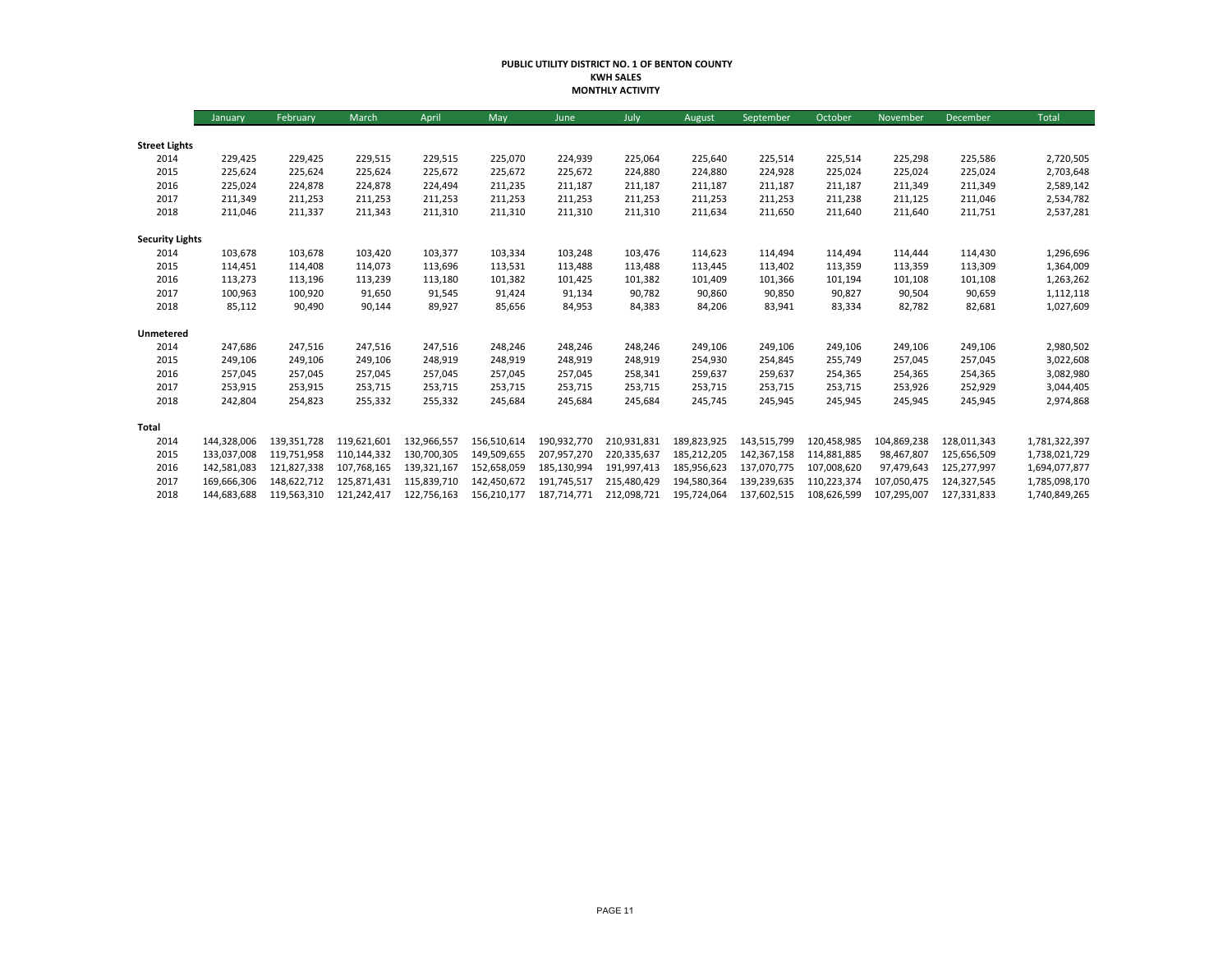#### **PUBLIC UTILITY DISTRICT NO. 1 OF BENTON COUNTY CAPITAL ADDITIONS AND RETIREMENTS CURRENT MONTH**

|                                                | <b>BALANCE</b>           |                   |                          | <b>BALANCE</b>           |
|------------------------------------------------|--------------------------|-------------------|--------------------------|--------------------------|
|                                                | 11/30/2018               | <b>ADDITIONS</b>  | <b>RETIREMENTS</b>       | 12/31/2018               |
|                                                |                          |                   |                          |                          |
| <b>INTANGIBLE PLANT:</b>                       |                          |                   |                          |                          |
| Organizations                                  | \$28,379                 | \$0               | \$0                      | \$28,379                 |
| <b>Franchises &amp; Consents</b>               | 10,022                   |                   |                          | 10,022                   |
| Miscellaneous & Intangible Plant               | 29,078                   | $\blacksquare$    | $\sim$                   | 29,078                   |
| <b>TOTAL</b>                                   | \$67,479                 |                   |                          | 67,479                   |
| <b>GENERATION PLANT:</b>                       |                          |                   |                          |                          |
| Land & Land Rights                             |                          |                   |                          |                          |
| Structures & Improvements                      | 1,141,911                |                   |                          | 1,141,911                |
| Fuel Holders & Accessories                     |                          |                   |                          |                          |
| <b>Other Electric Generation</b>               | 770,459                  |                   |                          | 770,459                  |
| <b>Accessory Electric Equipment</b>            |                          |                   |                          |                          |
| Miscellaneous Power Plant Equipment            |                          | $\sim$            |                          |                          |
| <b>TOTAL</b>                                   | 1,912,370                | $\blacksquare$    |                          | 1,912,370                |
|                                                |                          |                   |                          |                          |
| <b>TRANSMISSION PLANT:</b>                     |                          |                   |                          |                          |
| Land & Land Rights                             | 156,400                  |                   |                          | 156,400                  |
| Clearing Land & Right Of Ways                  | 25,544                   |                   |                          | 25,544                   |
| <b>Transmission Station Equipment</b>          | 832,047                  |                   |                          | 832,047                  |
| <b>Towers &amp; Fixtures</b>                   | 256,175                  |                   |                          | 256,175                  |
| Poles & Fixtures                               | 4,998,452                |                   |                          | 4,998,452                |
| Overhead Conductor & Devices                   | 4,050,057                | $\blacksquare$    |                          | 4,050,057                |
| <b>TOTAL</b>                                   | 10,318,675               |                   |                          | 10,318,675               |
| <b>DISTRIBUTION PLANT:</b>                     |                          |                   |                          |                          |
| Land & Land Rights                             | 1,761,458                | 1,469             |                          | 1,762,927                |
| Structures & Improvements                      | 295,502                  |                   |                          | 295,502                  |
| <b>Station Equipment</b>                       | 40,705,676               | 63,637            |                          | 40,769,313               |
| Poles, Towers & Fixtures                       | 21,376,844               | 34,531            | (5,056)                  | 21,406,319               |
| <b>Overhead Conductor &amp; Devices</b>        | 13,868,285               | 36,051            | (7, 850)                 | 13,896,486               |
| <b>Underground Conduit</b>                     | 37,540,115               | 114,731           |                          | 37,654,846               |
| Underground Conductor & Devices                | 48,378,370               | 117,143           | (1,645)                  | 48,493,868               |
| <b>Line Transformers</b>                       | 31,825,844               | 11,789            |                          | 31,837,633               |
| Services-Overhead                              | 2,922,103                | 12,116            |                          | 2,934,219                |
| Services-Underground                           | 20,584,286               | 53,721            |                          | 20,638,007               |
| <b>Meters</b>                                  | 10,393,781               | 18,389            |                          | 10,412,170               |
| Security Lighting                              | 862,296                  | 5,468             |                          | 867,764                  |
| <b>Street Lighting</b>                         | 779,883                  | 1,329             |                          | 781,212                  |
| <b>SCADA System</b>                            | 2,470,679                |                   |                          | 2,470,679                |
| <b>TOTAL</b>                                   | 233,765,122              | 470,374           | (14, 551)                | 234,220,945              |
|                                                |                          |                   |                          |                          |
| <b>GENERAL PLANT:</b>                          |                          |                   |                          |                          |
| Land & Land Rights                             | 1,130,759                |                   |                          | 1,130,759                |
| Structures & Improvements                      | 18,723,197               | 16,698            |                          | 18,739,895               |
| Information Systems & Technology               | 9,188,322                | 141,650           | (41,680)                 | 9,288,292                |
| <b>Transportation Equipment</b>                | 8,171,989                | 175,217           |                          | 8,347,206                |
| <b>Stores Equipment</b>                        | 54,108                   |                   |                          | 54,108                   |
| Tools, Shop & Garage Equipment                 | 487,239                  |                   |                          | 487,239                  |
| Laboratory Equipment                           | 489,135                  |                   |                          | 489,135                  |
| <b>Communication Equipment</b>                 | 2,513,465                | 15,196            |                          | 2,528,661                |
| <b>Broadband Equipment</b>                     | 21,651,922               | 5,168             |                          | 21,657,090               |
| Miscellaneous Equipment                        | 1,141,835                |                   |                          | 1,141,835                |
| <b>Other Capitalized Costs</b><br><b>TOTAL</b> | 11,990,956<br>75,542,927 | 20,332<br>374,261 | (348, 974)<br>(390, 654) | 11,662,314<br>75,526,534 |
|                                                |                          |                   |                          |                          |
| TOTAL ELECTRIC PLANT ACCOUNTS                  | 321,606,573              | 844,635           | (405, 205)               | 322,046,003              |
|                                                |                          |                   |                          |                          |
| <b>PLANT HELD FOR FUTURE USE</b>               | 388,589                  |                   |                          | 388,589                  |
|                                                |                          |                   |                          |                          |
| <b>CONSTRUCTION WORK IN PROGRESS</b>           | 5,838,000                | 1,073,759         |                          | 6,911,759                |
|                                                |                          |                   |                          |                          |
| <b>TOTAL CAPITAL</b>                           | 327,833,162              | 1,918,394         | (\$405,205)              | \$329,346,351            |
|                                                |                          |                   |                          |                          |

**\$2,343,323 Amended Budget**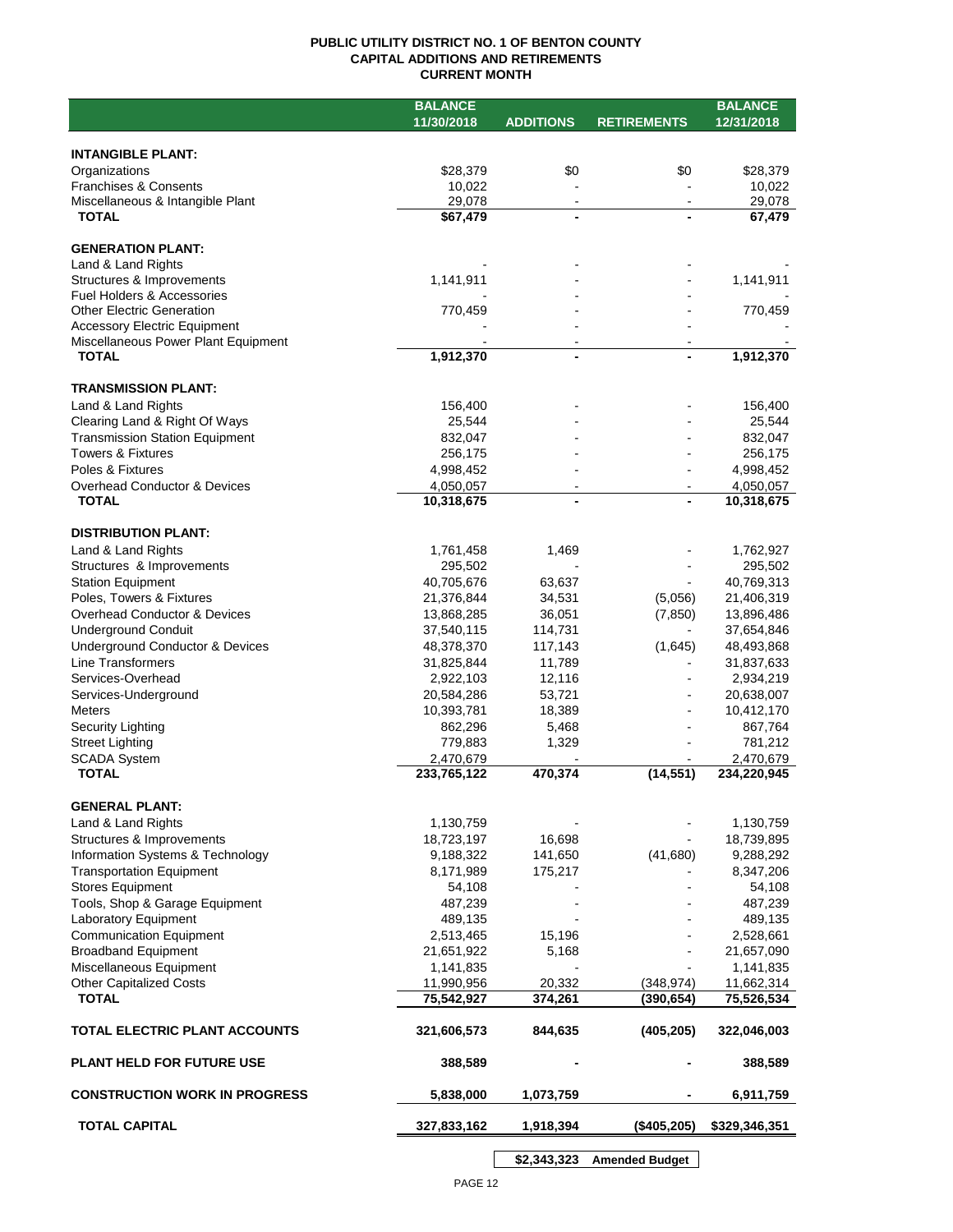#### **PUBLIC UTILITY DISTRICT NO. 1 OF BENTON COUNTY CAPITAL ADDITIONS AND RETIREMENTS YEAR TO DATE**

|                                       | <b>BALANCE</b> |                  |                    | <b>BALANCE</b> |
|---------------------------------------|----------------|------------------|--------------------|----------------|
|                                       | 12/31/2017     | <b>ADDITIONS</b> | <b>RETIREMENTS</b> | 12/31/2018     |
|                                       |                |                  |                    |                |
| <b>INTANGIBLE PLANT:</b>              |                |                  |                    |                |
| Organizations                         | \$28,379       | \$0              | \$0                | \$28,379       |
| <b>Franchises &amp; Consents</b>      | 10,022         |                  |                    | 10,022         |
| Miscellaneous & Intangible Plant      | 29,078         |                  |                    | 29,078         |
| <b>TOTAL</b>                          | \$67,479       |                  |                    | 67,479         |
|                                       |                |                  |                    |                |
| <b>GENERATION PLANT:</b>              |                |                  |                    |                |
| Land & Land Rights                    |                |                  |                    |                |
| Structures & Improvements             | 1,141,911      |                  |                    | 1,141,911      |
| Fuel Holders & Accessories            |                |                  |                    |                |
| <b>Other Electric Generation</b>      | 770,459        |                  |                    | 770,459        |
| <b>Accessory Electric Equipment</b>   |                |                  |                    |                |
| Miscellaneous Power Plant Equipment   |                |                  |                    |                |
| <b>TOTAL</b>                          | 1,912,370      | -                |                    | 1,912,370      |
|                                       |                |                  |                    |                |
| <b>TRANSMISSION PLANT:</b>            |                |                  |                    |                |
| Land & Land Rights                    | 156,400        |                  |                    | 156,400        |
| Clearing Land & Right Of Ways         | 25,544         |                  |                    | 25,544         |
| <b>Transmission Station Equipment</b> | 832,047        |                  |                    | 832,047        |
| <b>Towers &amp; Fixtures</b>          | 256,175        |                  |                    | 256,175        |
| Poles & Fixtures                      | 4,805,562      | 192,890          |                    | 4,998,452      |
| Overhead Conductor & Devices          | 3,933,872      | 116,185          |                    | 4,050,057      |
| <b>TOTAL</b>                          | 10,009,600     | 309,075          |                    | 10,318,675     |
|                                       |                |                  |                    |                |
| <b>DISTRIBUTION PLANT:</b>            |                |                  |                    |                |
| Land & Land Rights                    | 1,724,870      | 38,057           |                    | 1,762,927      |
| Structures & Improvements             | 295,502        |                  |                    | 295,502        |
| <b>Station Equipment</b>              | 39,953,634     | 815,679          |                    | 40,769,313     |
| Poles, Towers & Fixtures              | 20,332,146     | 1,391,503        | (317, 330)         | 21,406,319     |
| Overhead Conductor & Devices          | 13,124,843     | 938,637          | (166, 994)         | 13,896,486     |
| <b>Underground Conduit</b>            | 35,430,647     | 2,239,744        | (15, 545)          | 37,654,846     |
| Underground Conductor & Devices       | 45,792,475     | 2,824,669        | (123, 276)         | 48,493,868     |
| Line Transformers                     | 30,227,694     | 1,835,795        | (225, 856)         | 31,837,633     |
| Services-Overhead                     | 2,824,284      | 115,990          | (6,055)            | 2,934,219      |
| Services-Underground                  | 19,863,334     | 789,609          | (14, 936)          | 20,638,007     |
| Meters                                | 9,957,318      | 454,852          |                    | 10,412,170     |
| Security Lighting                     | 866,250        | 13,711           | (12, 197)          | 867,764        |
| <b>Street Lighting</b>                | 760,352        | 21,380           | (520)              | 781,212        |
| <b>SCADA System</b>                   | 2,437,476      | 33,203           |                    | 2,470,679      |
| <b>TOTAL</b>                          | 223,590,825    | 11,512,829       | (882, 709)         | 234,220,945    |
|                                       |                |                  |                    |                |
| <b>GENERAL PLANT:</b>                 |                |                  |                    |                |
| Land & Land Rights                    | 1,130,759      |                  |                    | 1,130,759      |
| Structures & Improvements             | 18,522,269     | 217,626          |                    | 18,739,895     |
| Information Systems & Technology      | 8,917,609      | 778,796          | (408, 113)         | 9,288,292      |
| <b>Transportation Equipment</b>       | 7,738,544      | 608,662          |                    | 8,347,206      |
| <b>Stores Equipment</b>               | 54,108         |                  |                    | 54,108         |
| Tools, Shop & Garage Equipment        | 484,198        | 3,041            |                    | 487,239        |
| <b>Laboratory Equipment</b>           | 489,135        |                  |                    | 489,135        |
| <b>Communication Equipment</b>        | 2,436,522      | 99,041           | (6,902)            | 2,528,661      |
| <b>Broadband Equipment</b>            | 20,695,799     | 961,291          |                    | 21,657,090     |
| Miscellaneous Equipment               | 1,141,835      |                  |                    | 1,141,835      |
| <b>Other Capitalized Costs</b>        | 11,845,428     | 165,860          | (348, 974)         | 11,662,314     |
| <b>TOTAL</b>                          | 73,456,206     | 2,834,317        | (763, 989)         | 75,526,534     |
|                                       |                |                  |                    |                |
| <b>TOTAL ELECTRIC PLANT ACCOUNTS</b>  | 309,036,480    | 14,656,221       | (1,646,698)        | 322,046,003    |
|                                       |                |                  |                    |                |
| <b>PLANT HELD FOR FUTURE USE</b>      | 388,589        |                  |                    | 388,589        |
|                                       |                |                  |                    |                |
| <b>CONSTRUCTION WORK IN PROGRESS</b>  | 4,599,287      | 2,312,472        |                    | 6,911,759      |
| <b>TOTAL CAPITAL</b>                  | 314,024,356    | 16,968,693       | (\$1,646,698)      | \$329,346,351  |
|                                       |                |                  |                    |                |
|                                       |                |                  |                    |                |

**\$18,346,749 Amended Budget**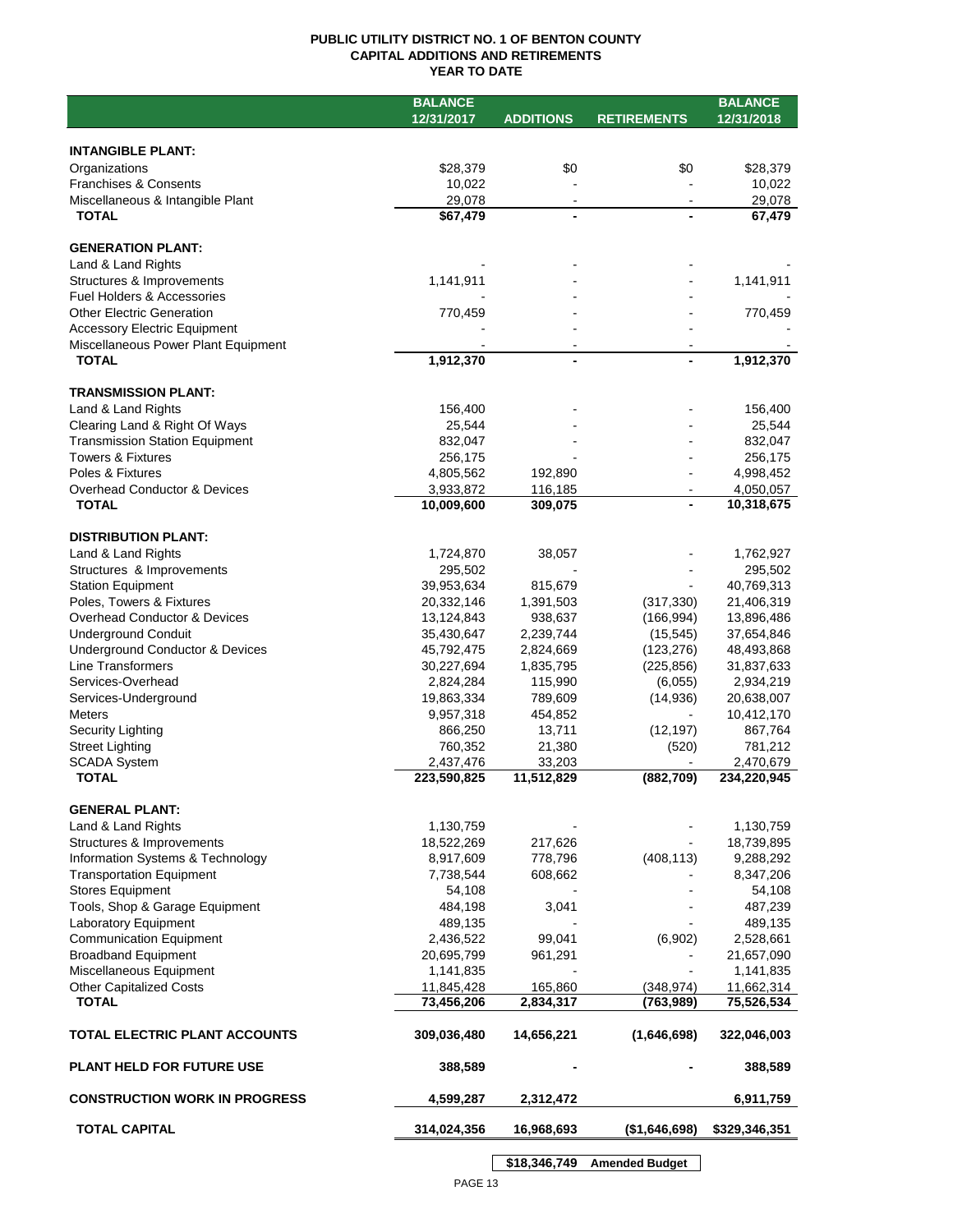### **PUBLIC UTILITY DISTRICT NO. 1 OF BENTON COUNTY STATEMENT OF CASH FLOWS**

|                                                                                                | <b>YTD</b><br>12/31/2018   | <b>Monthly</b><br>12/31/2018 |
|------------------------------------------------------------------------------------------------|----------------------------|------------------------------|
|                                                                                                |                            |                              |
| <b>CASH FLOWS FROM OPERATING ACTIVITIES</b><br>Cash Received from Customers and Counterparties | \$159,455,335              | \$14,444,569                 |
| Cash Paid to Suppliers and Counterparties                                                      | (138, 820, 159)            | (11,881,828)                 |
| Cash Paid to Employees                                                                         | (14, 330, 905)             | (1, 110, 597)                |
| <b>Taxes Paid</b>                                                                              | 13,826,270                 | 1,949,787                    |
| <b>Net Cash Provided by Operating Activities</b>                                               | 20,130,541                 | 3,401,931                    |
| <b>CASH FLOWS FROM NONCAPITAL FINANCING ACTIVITIES</b>                                         |                            |                              |
| Other Interest Expense                                                                         | (77, 891)                  | (47, 558)                    |
| Net Cash (Used) by Noncapital Financing Activities                                             | (77, 891)                  | (47, 558)                    |
| <b>CASH FLOWS FROM CAPITAL AND RELATED FINANCING ACTIVITIES</b>                                |                            |                              |
| <b>Acquisition of Capital Assets</b>                                                           | (16,613,338)               | (1,876,889)                  |
| Proceeds from Sale of Revenue Bonds                                                            |                            |                              |
| Reimbursement of Bond Expense                                                                  |                            |                              |
| <b>Bond Principal Paid</b><br><b>Bond Interest Paid</b>                                        | (3,570,000)<br>(2,598,737) |                              |
| <b>Capital Contributions</b>                                                                   | 2,124,000                  | 166,126                      |
| Sale of Assets                                                                                 | 44,749                     | 201                          |
| Net Cash (Used) by Capital and Related Financing Activities                                    | (20,613,326)               | (1,710,562)                  |
| <b>CASH FLOWS FROM INVESTING ACTIVITIES</b>                                                    |                            |                              |
| Interest Income                                                                                | 1,022,239                  | 99,576                       |
| Proceeds from Sale of Investments                                                              | 2,000,000                  |                              |
| Purchase of Investments                                                                        |                            |                              |
| Joint Venture Net Revenue (Expense)<br><b>Net Cash Provided by Investing Activities</b>        | 3,022,239                  | 99,576                       |
|                                                                                                |                            |                              |
| <b>NET INCREASE (DECREASE) IN CASH</b>                                                         | 2,461,563                  | 1,743,387                    |
| <b>CASH BALANCE, BEGINNING</b>                                                                 | \$45,298,801               | \$46,016,977                 |
| <b>CASH BALANCE, ENDING</b>                                                                    | \$47,760,364               | \$47,760,364                 |
| RECONCILIATION OF NET OPERATING INCOME TO NET                                                  |                            |                              |
| <b>CASH PROVIDED BY OPERATING ACTIVITIES</b>                                                   |                            |                              |
| <b>Net Operating Revenues</b>                                                                  | \$8,356,515                | \$2,913,648                  |
| Adjustments to reconcile net operating income to net cash                                      |                            |                              |
| provided by operating activities:                                                              |                            |                              |
| Depreciation & Amortization                                                                    | 9,854,390                  | 832,274                      |
| <b>Unbilled Revenues</b>                                                                       | 300,000                    | (700,000)                    |
| Misellaneous Other Revenue & Receipts                                                          | 91,515                     | 65,939                       |
| GASB 68 Pension Expense                                                                        | (1,371,215)                | (1, 371, 215)                |
| Decrease (Increase) in Accounts Receivable<br>Decrease (Increase) in BPA Prepay Receivable     | (771, 907)<br>600,000      | (2,008,943)<br>50,000        |
| Decrease (Increase) in Inventories                                                             | (130, 371)                 | (198, 312)                   |
| Decrease (Increase) in Prepaid Expenses                                                        | 137,479                    | 26,037                       |
| Decrease (Increase) in Wholesale Power Receivable                                              | (292, 038)                 | 106,043                      |
| Decrease (Increase) in Miscellaneous Assets                                                    | (128,081)                  | (67, 521)                    |
| Decrease (Increase) in Prepaid Expenses and Other Charges                                      | (819, 779)                 | (2,086,380)                  |
| Decrease (Increase) in Deferred Derivative Outflows                                            | (3,648,154)                | (4,234,587)                  |
| Increase (Decrease) in Deferred Derivative Inflows                                             | 1,398,179                  | 2,134,580                    |
| Increase (Decrease) in Warrants Outstanding                                                    | 1,537,844                  | 2,516,303                    |
| Increase (Decrease) in Accounts Payable<br>Increase (Decrease) in Accrued Taxes Payable        | 13,277                     | 750,893                      |
| Increase (Decrease) in Customer Deposits                                                       | 368,139                    | 7,040                        |
| Increase (Decrease) in BPA Prepay Incentive Credit                                             | (161, 256)                 | (13, 438)                    |
| Increase (Decrease) in Other Current Liabilities                                               | 1,493,150                  | (33,999)                     |
| Increase (Decrease) in Other Credits                                                           | 3,302,854                  | 4,713,569                    |
| <b>Net Cash Provided by Operating Activities</b><br>PAGE 14                                    | \$20,130,541               | \$3,401,931                  |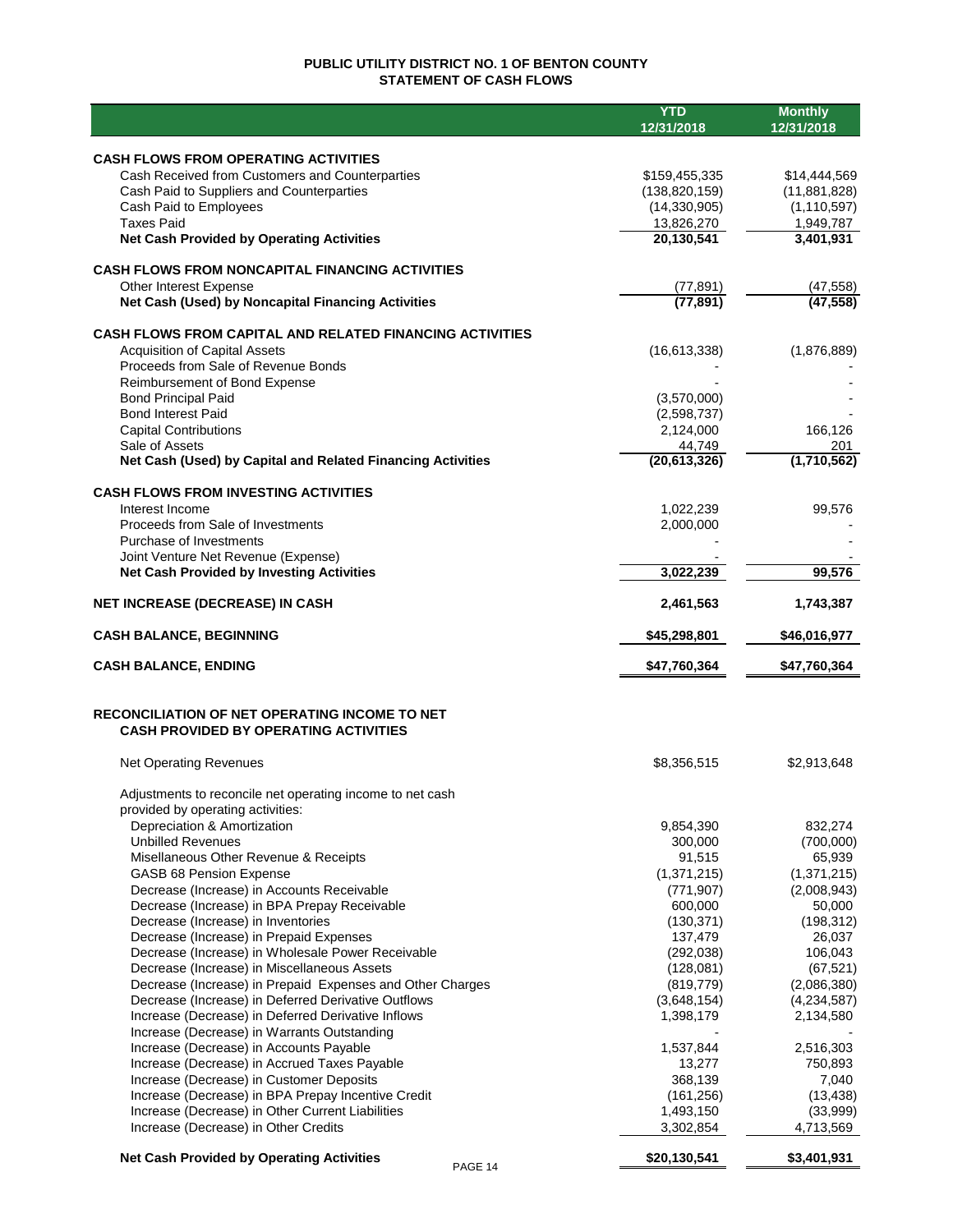#### **PUBLIC UTILITY DISTRICT NO. 1 OF BENTON COUNTY WEATHER STATISTICS December 31, 2018**

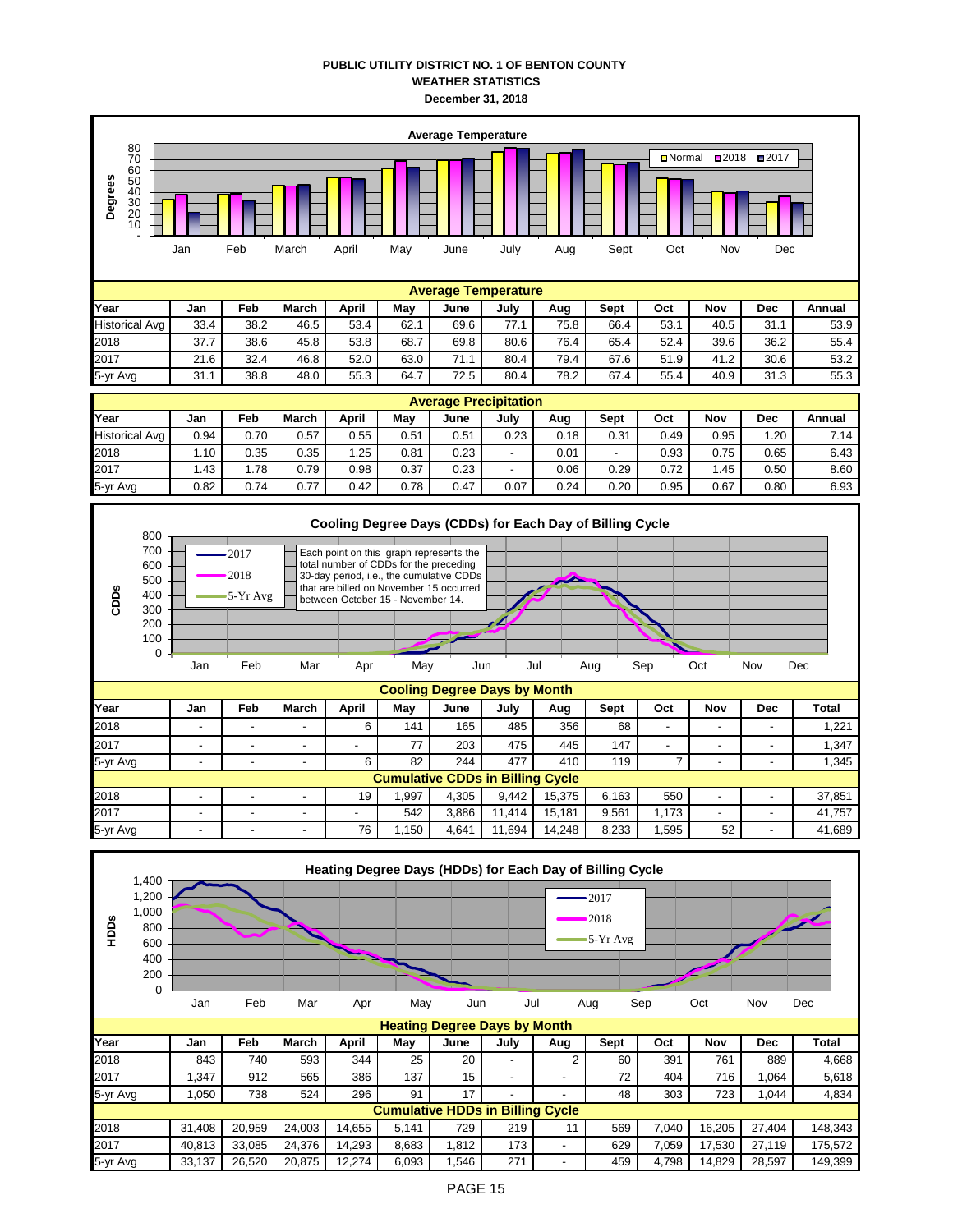#### **PUBLIC UTILITY DISTRICT NO. 1 OF BENTON COUNTY BROADBAND SUMMARY**

#### *December Highlights*

#### There were nine new Access Internet connections. One customer switched from Ethernet Transport to Access Internet. There were three new Ethernet Transport customers. Two Transport customers were disconnected.

|                                                             |                | <b>ACTUALS</b><br>2018          |                          |                          |                          |              |                          |                          |                          |               |                |                          |                          |                          |             |                                  |                      |
|-------------------------------------------------------------|----------------|---------------------------------|--------------------------|--------------------------|--------------------------|--------------|--------------------------|--------------------------|--------------------------|---------------|----------------|--------------------------|--------------------------|--------------------------|-------------|----------------------------------|----------------------|
|                                                             | 2018 Budget    | <b>Amended</b><br><b>Budget</b> | Jan                      | Feb                      | <b>March</b>             | <b>April</b> | May                      | June                     | July                     | <b>August</b> | <b>Sept</b>    | Oct                      | <b>Nov</b>               | Dec                      | <b>YTD</b>  | <b>Budget</b><br><b>Variance</b> | Inception<br>to Date |
| <b>OPERATING REVENUES</b>                                   |                |                                 |                          |                          |                          |              |                          |                          |                          |               |                |                          |                          |                          |             |                                  |                      |
| Ethernet                                                    | 1,298,747      | 1.298.747                       | \$120,872                | \$114,785                | \$114,122                | \$114,480    | \$117,183                | \$115,942                | \$115,738                | \$116,284     | \$116,858      | \$117,327                | \$117.611                | \$118,361                | \$1,399,561 | (100, 814)                       |                      |
| Non-Recurring Charges - Ethernet                            | $\blacksquare$ |                                 | 1,000                    | 1,331                    | ٠                        | 1,000        | 500                      | 1,000                    | 1,500                    | 1,000         | 1,600          | 1,000                    | 1,150                    | 3,000                    | 14,081      | (14, 081)                        |                      |
| <b>TDM</b>                                                  | 66,399         | 66,399                          | 3,000                    | 3,000                    | 3,500                    | 3,000        | 3,000                    | 3,000                    | 3,000                    | 3,000         | 3,000          | 3,000                    | 3,000                    | 3,000                    | 36,500      | 29,899                           |                      |
| Wireless                                                    | 329            | 329                             | 26                       | 26                       | 26                       | 26           | 26                       | 26                       | 26                       | 26            | 26             | 26                       | 26                       | 26                       | 312         | 17                               |                      |
| Internet Transport Service                                  | 106,239        | 106,239                         | 4,088                    | 4,108                    | 4,292                    | 4,393        | 4,437                    | 4,664                    | 4,732                    | 4,473         | 4,058          | 3,063                    | 3,156                    | 3,088                    | 48,551      | 57,688                           |                      |
| <b>Fixed Wireless</b>                                       | 72,059         | 72,059                          | 3,989                    | 3,863                    | 3,816                    | 3,741        | 3,637                    | 3,623                    | 3,581                    | 3,551         | 3,458          | 3,333                    | 3,292                    | 3,214                    | 43,098      | 28,961                           |                      |
| Access Internet                                             | 233,600        | 233,600                         | 9,791                    | 10,957                   | 11,256                   | 11,750       | 12,197                   | 12,880                   | 13,641                   | 13,089        | 14,760         | 15,263                   | 17,332                   | 16,955                   | 159,872     | 73,728                           |                      |
| Non-Recurring Charges - Al                                  | $\blacksquare$ | $\blacksquare$                  | 1,750                    | 831                      | 950                      | 650          | 1,400                    | 1,500                    | 1,950                    | 2,350         | 650            | 900                      | 2,000                    | 2,365                    | 17,295      | (17, 295)                        |                      |
| Broadband Revenue - Other                                   | 552.951        | 552.951                         | 43.720                   | 43.720                   | 43.720                   | 43.720       | 43.720                   | 45.008                   | 44.595                   | 44.595        | 44.595         | 44.595                   | 44.595                   | 44.595                   | 531.179     | 21,772                           |                      |
| Subtotal                                                    | 2,330,324      | 2,330,324                       | 188,237                  | 182,621                  | 181,682                  | 182,760      | 186,099                  | 187,642                  | 188,763                  | 188,369       | 189,004        | 188,508                  | 192,162                  | 194,603                  | 2,250,450   |                                  |                      |
| NoaNet Maintenance Revenue                                  |                |                                 |                          |                          |                          |              |                          |                          |                          |               |                |                          |                          |                          |             |                                  |                      |
| <b>Bad Debt Expense</b>                                     |                |                                 |                          |                          |                          |              |                          |                          |                          |               |                |                          |                          |                          |             |                                  |                      |
| <b>Total Operating Revenues</b>                             | 2,330,324      | 2,330,324                       | 188,237                  | 182,621                  | 181,682                  | 182,760      | 186,099                  | 187,642                  | 188,763                  | 188,369       | 189,004        | 188,508                  | 192,162                  | 194,603                  | \$2,250,450 | 79,874                           | 20,653,565           |
| <b>OPERATING EXPENSES</b>                                   |                |                                 |                          |                          |                          |              |                          |                          |                          |               |                |                          |                          |                          |             |                                  |                      |
| General Expenses                                            |                |                                 | 63,845                   | 60,749                   | 86,708                   | 61,710       | 70,554                   | 60,443                   | 70,046                   | 61,897        | 73,854         | 75,158                   | 98,155                   | 64,928                   | \$848,046   |                                  |                      |
| Other Maintenance                                           |                |                                 | 3,908                    | 3,244                    | 4,581                    | 2,086        | 7,486                    | 10,850                   | 3,491                    | 595           | 2,823          | 39,232                   | 7,208                    | 1,779                    | \$87,285    |                                  |                      |
| <b>NOC Maintenance</b>                                      |                |                                 | $\overline{\phantom{a}}$ | $\overline{\phantom{a}}$ | $\overline{\phantom{a}}$ | 145          | $\overline{\phantom{a}}$ | $\sim$                   | $\overline{\phantom{a}}$ |               | $\overline{a}$ | $\overline{\phantom{a}}$ | $\overline{\phantom{a}}$ | $\overline{\phantom{a}}$ | 145         |                                  |                      |
| Wireless Maintenance                                        |                |                                 |                          |                          | 1,513                    |              |                          |                          |                          |               |                |                          |                          |                          | \$1,513     |                                  |                      |
| Subtotal                                                    | 938,415        | 938,415                         | 67,753                   | 63,993                   | 92,802                   | 63,941       | 78,040                   | 71,294                   | 73,537                   | 62,492        | 76,678         | 114,390                  | 105,363                  | 66,707                   | \$936,989   | 1,426                            | 11,577,969           |
| NoaNet Maintenance Expense                                  | $\blacksquare$ |                                 |                          | $\overline{\phantom{a}}$ | $\overline{\phantom{a}}$ |              |                          | $\overline{\phantom{a}}$ |                          |               |                |                          |                          |                          | \$0         |                                  |                      |
| Depreciation                                                | 775,185        | 775,185                         | 66,146                   | 66,229                   | 66.446                   | 66.206       | 65,934                   | 65,879                   | 66,200                   | 66,126        | 66.447         | 66,118                   | 66.431                   | 66,840                   | \$795,002   | (19, 817)                        | 11,372,933           |
| <b>Total Operating Expenses</b>                             | 1,713,600      | 1,713,600                       | 133,899                  | 130,221                  | 159,248                  | 130,147      | 143,974                  | 137,173                  | 139,736                  | 128,617       | 143,125        | 180,508                  | 171,794                  | 133,548                  | \$1,731,991 | (18, 391)                        | 22,950,902           |
| <b>OPERATING INCOME (LOSS)</b>                              | 616,724        | 616,724                         | 54,337                   | 52,399                   | 22,434                   | 52,613       | 42,125                   | 50,470                   | 49,027                   | 59,751        | 45,879         | 7,999                    | 20,368                   | 61,056                   | \$518,459   | 98,265                           | (2, 297, 337)        |
| <b>NONOPERATING REVENUES &amp; EXPENSES</b>                 |                |                                 |                          |                          |                          |              |                          |                          |                          |               |                |                          |                          |                          |             |                                  |                      |
| Internal Interest due to Power Business Unit <sup>(1)</sup> | (333, 360)     | (333, 360)                      | (27, 661)                | (27, 562)                | (27, 488)                | (27, 375)    | (27, 173)                | (27, 015)                | (27,091)                 | (26, 977)     | (27,076)       | (27, 221)                | (27, 436)                | (27, 711)                | (\$327,786) | 5,574                            | (6,590,294)          |
| <b>CAPITAL CONTRIBUTIONS</b>                                |                |                                 |                          |                          |                          |              |                          |                          |                          |               |                |                          |                          |                          |             |                                  |                      |
| Contributions in Aid of Broadband                           |                |                                 | 8,802                    | 1,373                    | 132                      | 132          | 6,338                    | 98                       | 5,406                    | 1,298         | 98             | 4,522                    | 3,653                    | 12,614                   | \$44,463    | 44,463                           | 4,950,123            |
| <b>BTOP</b>                                                 |                |                                 |                          | $\overline{\phantom{a}}$ |                          |              |                          |                          |                          |               |                |                          |                          |                          |             |                                  | 2,282,671            |
| <b>INTERNAL NET INCOME (LOSS)</b>                           | \$283,364      | \$283,364                       | \$35,479                 | 26,211                   | (4,921)                  | 25,370       | 21,290                   | 23,552                   | 27,341                   | 34,071.56     | 18.901         | (14, 700)                | (3, 416)                 | 45,958                   | \$235,136   | \$148,302                        | (1,654,837)          |
| <b>NOANET COSTS</b>                                         |                |                                 |                          |                          |                          |              |                          |                          |                          |               |                |                          |                          |                          |             |                                  |                      |
| <b>Member Assessments</b>                                   |                |                                 |                          | $\overline{\phantom{a}}$ |                          |              |                          |                          |                          |               |                |                          |                          | $\sim$                   | $\sim$      |                                  | \$3,159,092          |
| Membership Support                                          |                |                                 | 721                      | 514                      |                          | 26           | 178                      | 850                      |                          | 1,046         | 1.045          | 1.095                    | 1.963                    | 2,150                    | \$9,588     |                                  | 136,500              |
| <b>Total NoaNet Costs</b>                                   |                |                                 | 721                      | 514                      | $\overline{\phantom{a}}$ | 26           | 178                      | 850                      | $\overline{\phantom{a}}$ | 1,046         | 1,045          | 1,095.38                 | 1,963                    | 2,150                    | \$9,588     | (\$9,588)                        | \$3,295,592          |
| <b>CAPITAL EXPENDITURES</b> <sup>(3)</sup>                  |                |                                 |                          |                          |                          |              |                          |                          |                          |               |                |                          |                          |                          |             |                                  |                      |
|                                                             | \$1,385,586    | \$1,385,586                     | \$50,734                 | \$86,038                 | \$63,857                 | \$80,563     | \$45,457                 | \$61,772                 | \$146,504                | \$87,495      | \$145,017      | \$126,801                | \$161,413                | \$232,039                | \$1,287,690 | \$97,896                         | \$23,047,972         |
| NET CASH (TO)/FROM BROADBAND <sup>(2)</sup>                 | \$6,323        | \$6,323                         | \$77,830                 | 33,450                   | 25,155                   | 38,362       | 68,763                   | 53,824                   | (25, 872)                | 38,633        | (33, 638)      | (49, 257)                | (72, 924)                | (93, 679)                | \$60,646    | 54,323                           | (\$10,035,174)       |

(1) Internal interest budget is estimated based on cash flow projections (an interest rate of 3.53% is being used).

(2) Includes excess of revenues over operating costs, capital expenditures and NoaNet assessments; excludes depreciation and internal interest to Electric System

(3) In September 2018, restated the capital expenditures for July and August to removed the IT capital portion for the Sunheaven Level 3 buildout.